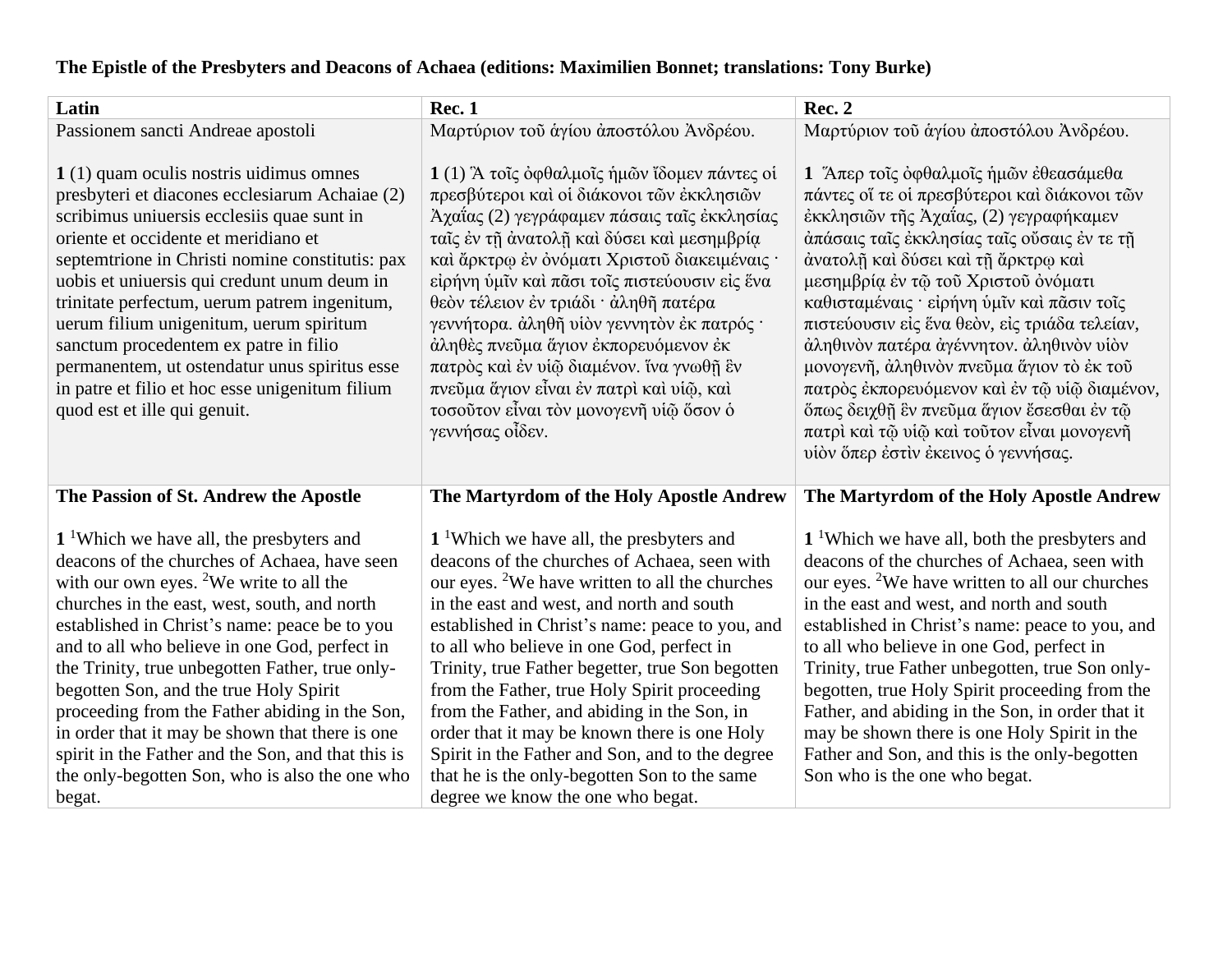| Latin                                                                                                                                                                                                                                                                                                                                                                                                                                             | Rec. 1                                                                                                                                                                                                                                                                                                                                                                                                                                                      | <b>Rec. 2</b>                                                                                                                                                                                                                                                                                                                                                                                                                                                                                        |
|---------------------------------------------------------------------------------------------------------------------------------------------------------------------------------------------------------------------------------------------------------------------------------------------------------------------------------------------------------------------------------------------------------------------------------------------------|-------------------------------------------------------------------------------------------------------------------------------------------------------------------------------------------------------------------------------------------------------------------------------------------------------------------------------------------------------------------------------------------------------------------------------------------------------------|------------------------------------------------------------------------------------------------------------------------------------------------------------------------------------------------------------------------------------------------------------------------------------------------------------------------------------------------------------------------------------------------------------------------------------------------------------------------------------------------------|
| (3) hanc fidem didicimus a sancto Andrea<br>apostolo domini nostri Iesu Christi, euius<br>passionem, quam coram positi uidimus, prout<br>possumus explicamus.                                                                                                                                                                                                                                                                                     | (3) ταύτην την πίστιν μεμαθήκαμεν παρά τού<br>άγίου Ανδρέου τοῦ ἀποστόλου τοῦ κυρίου<br>ήμῶν Ίησοῦ Χριστοῦ · οὗ τὴν μαρτυρίαν οἱ<br>παρόντες ίδομεν έν οις δυνάμεθα άφηγούμεθα.                                                                                                                                                                                                                                                                             | (3) ταύτην την πίστιν μεμαθήκαμεν παρά τῷ<br>μακαρίω Άνδρέα τῷ ἀποστόλω τοῦ κυρίου<br>ήμῶν Ἰησοῦ Χριστοῦ, οὗτινος τὴν πάθησιν,<br>ἥνπερ κατενώπιον ἡμῶν προκειμένων<br>έωράκαμεν, καθ' ὅσον δυνησόμεθα<br>έκπληρώσομεν.                                                                                                                                                                                                                                                                              |
| 2(1) Proconsul itaque Aegeas Patras ciuitatem<br>ingressus coepit conpelere credentes Christum<br>ad sacrificia idolorum. (2) cui occurrens<br>sanctus Andreas dixit: Oportebat ut tu qui<br>iudex esse hominum meruisti iudicem tuum qui<br>est in caelo cognosceres et agnitum coleres et<br>colendo eum qui uerus deus est ab his qui ueri<br>dii non sunt animum reuocares.                                                                   | 2 (1) Αίγέας οὖν ὕπατος την τῶν Πατρῶν πόλιν<br>είσελθών ήρξατο κρατεΐν και συνωθεΐν τους τώ<br>Χριστώ πιστεύοντες είς τάς θυσίας τών<br>είδώλων (2) φ προσδραμών ο άγιος Ανδρέας<br>εἶπεν · "Εδει σε τὸν δοκοῦντα κρτιὴν εἶναι<br>άνθρώπων τον ουράνιον κριτήν σου έπιγνώναι<br>και έπεγνωκότα σέβεσθαι και σεβόμενον τον<br>άληθινόν θεόν έκ των μή ὄντων άληθινων θεων<br>τον νούν άποστρέψαι.                                                           | 2 (1) Ο άνθύπατος τοίνυν Αίγεάτης είς Πάτρος<br>τὴν πόλιν εἰσεληλυθὼς ἤρξατο συνωθεῖν τοὺς<br>πιστεύοντας τω Χριστώ είς τάς των είδώλων<br>θρησκείας · (2) ὧτινι προσδραμὼν ὁ μακάριος<br>Άνδρέας εἶπεν · "Εδει σε, ὡς ἄρχοντα ὄντα τῶν<br>άνθρώπων συνεδοκίμασας, τὸν κριτήν σου τὸν<br>ὄντα ἐν τῷ οὐρανῷ ἐπιγνώσκειν καὶ ἐπιγνοὺς<br>σεβασθῆναι καὶ σεβόμενος αὐτόν, ὅς ἐστιν<br>θεὸς ἀληθινός, ἀπὸ τούτων τῶν μὴ<br>τυγχανόντων άληθινων θεών τον λογισμον<br>άνανεώσαι.                          |
| <sup>3</sup> This faith we have received from Saint<br>Andrew the apostle of our Lord Jesus Christ, of<br>his passion, which we, those present, see face-<br>to-face, as we can explain."                                                                                                                                                                                                                                                         | <sup>3</sup> This faith we have learned from the holy<br>Andrew, the apostle of our Lord Jesus Christ,<br>whose martyrdom those present saw, as much<br>as we are able, we tell."                                                                                                                                                                                                                                                                           | <sup>3</sup> This faith we have learned from the blessed<br>Andrew, the apostle of our Lord Jesus Christ,<br>whose passion, which being set before us we<br>have seen, just as we will be able, we will<br>fulfill."                                                                                                                                                                                                                                                                                 |
| $21$ The proconsul Aegeas, entering the city of<br>Patras, began to compel the Christ-believers to<br>sacrifice to idols.<br><sup>2</sup> To this occurrence, Saint Andrew said, "It<br>was fitting that you, who are a judge of men,<br>might recognize your judge, who you would<br>know is in heaven, and realizing, worship, and<br>worshiping him who is the true God so you<br>may turn away the mind from those who are<br>not true gods." | $21$ Thus the consul Aegeas, entered the city of<br>Patras, began to compel and force those<br>believing in Christ into the sacrifice of the<br>idols.<br><sup>2</sup> About which the holy Andrew, running up,<br>said, "It was fitting that you, considered to be<br>a judge of men, to acknowledge your heavenly<br>Judge, and having acknowledged, worship, and<br>worshiping the true God, to turn the mind away<br>from those who are not true gods." | $21$ Accordingly, the proconsul Aegeates, having<br>come into the city of Patras, began to force<br>those believing in Christ into the worship of the<br>idols.<br><sup>2</sup> About which the blessed Andrew, running<br>up, said, "It was fitting that you, being<br>considered a ruler of men, to acknowledge your<br>judge who is in heaven, and having<br>acknowledged, worship, and worshiping him,<br>who is the true God, to renew the reason from<br>those not happening to be true gods." |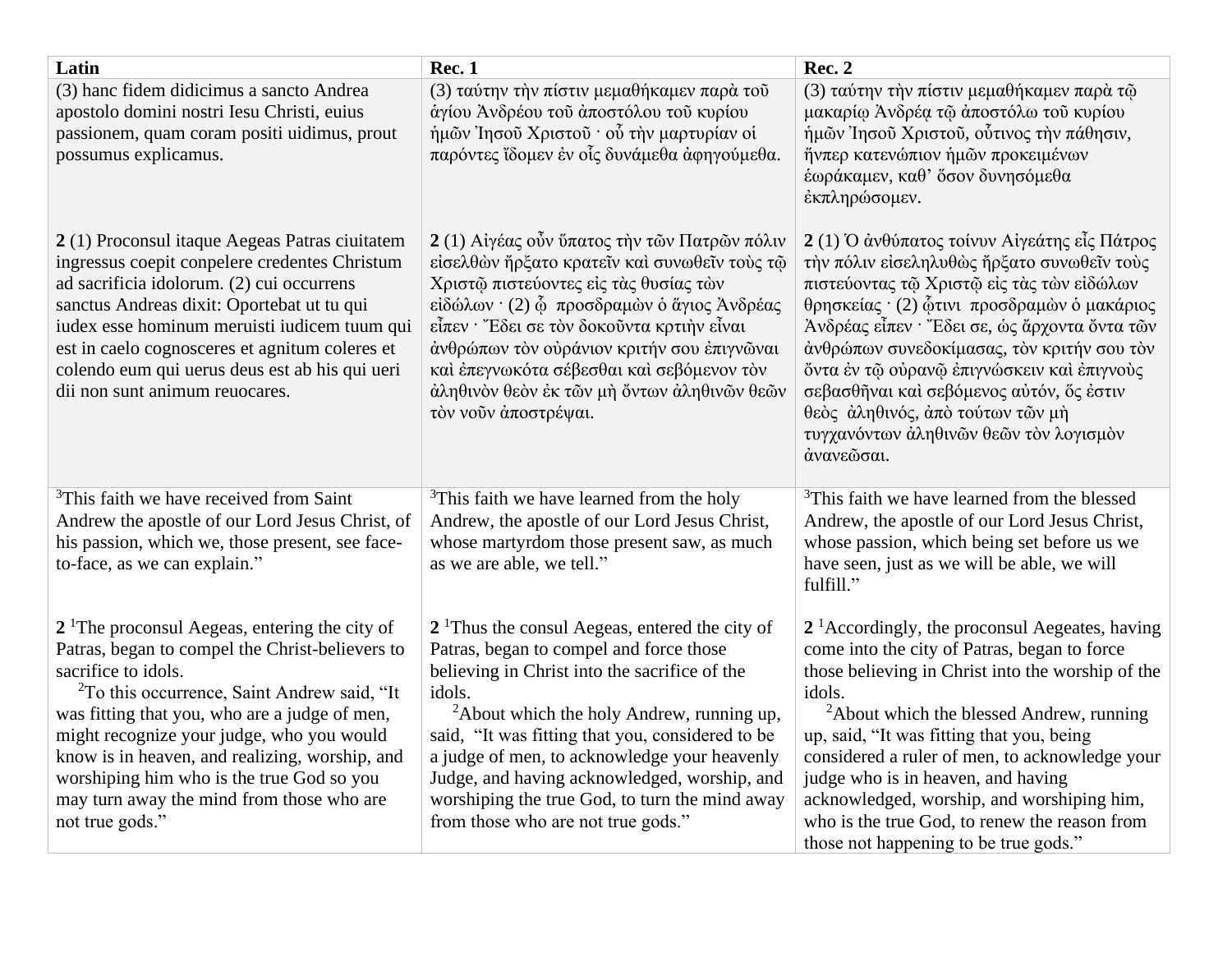| Latin                                                                                   | Rec.1                                                                                       | Rec. 2                                                                                   |
|-----------------------------------------------------------------------------------------|---------------------------------------------------------------------------------------------|------------------------------------------------------------------------------------------|
| (3) Cui Aegeas dixit: Tu es Andreas qui destruis                                        | (3) Αίγέας είπεν · Σύ εί Ανδρέας ό                                                          | (3) Ωτινι ο Αίγεάτης είπεν · Σύ εί Ανδρέας ο                                             |
| templa deorum et suades hominibus ad                                                    | καταστρέφων τους ναους των θεών και                                                         | καταλύων τὰ ἱερὰ θεῶν καὶ ἀναπείθων τους                                                 |
| superstitiosam sectam quam nuper detectam                                               | έκπλανῶν τούς άνθρώπους πρὸς ἀναιδῆ                                                         | άνθρώπους πρὸς τὴν θρησκείαν ἥνπερ ἔναγχος                                               |
| Romani principes exterminari iusserunt? (4)                                             | θρησκείαν ήνπερ άρτίως οι Ρωμαίων άρχοντες                                                  | κατενεχθείσαν οι Ρωμαίων βασιλείς εξαφανίσαι                                             |
| Andreas respondit: Romani principes nondum                                              | έξαλειφθήναι έκέλευσαν; (4) Ο άγιος Ανδρέας                                                 | έκέλευσαν; (4) Ο μακάριος Ανδρέας είπεν · Οί                                             |
| cognouerunt hoc quod pro salute hominum                                                 | είπεν · Οί τῶν Ρωμαίων ἄρχοντες ούπω                                                        | Ρωμαίων βασιλεῖς οὐδέπω ἐπέγνωσαν τὴν                                                    |
| ueniens dei filius docuerit ista idola non solum                                        | έγνωσαν την άλήθειαν και ότι υπερ σωτηρίας                                                  | άλήθειαν και τούτο όπερ δία την των άνθρώπων                                             |
| deos non esse, sed esse daemonia pessima et                                             | τῶν ἀνθρώπων ἐλθών ὀ τοῦ θεοῦ υἱὸς ἐδίδαξεν                                                 | σωτηρίαν έλθών ό του θεου υίος εδίδαξεν ταυτα                                            |
| inimica humano generi, quae hoc docent<br>homines unde offendatur deus, et dum offensus | ταῦτα τὰ εἴδωλα οὐχὶ μόνον θεού μὴ εἶναι,<br>άλλ' είναι δαιμόνια όλέθρια έχθραίνοντα τω     | τὰ εἴδωλα οὐ μόνον μὴ εἶναι θεούς, ἀλλ'εἶναι<br>δαιμόνια αίσχιστα και τω ανθρωίπω γένει  |
| fuerit auertatur et non exaudiat,                                                       | άνθρωίπω γένει. οι τοιαύτα διδάσκουσι τους                                                  | έχθραίνοντα, όπερ τούτο διδάξωσιν οί                                                     |
|                                                                                         | άνθρώπους όπως τῷ θεῷ προσκρούσωσιν, ἵνα                                                    | άνθρωποι όθεν προσκρούεται θεός, ως έν τῷ                                                |
|                                                                                         | έν τῷ προσκροῦσαι αὐτοὺς αὐτῷ καὶ μὴ                                                        | προσκρούεσθαι αύτον άποστρέφεσθαι καί μή                                                 |
|                                                                                         | είσακούση,                                                                                  | είσακούειν,                                                                              |
|                                                                                         |                                                                                             |                                                                                          |
| <sup>3</sup> To whom Aegeas said, "Are you Andrew,                                      | <sup>3</sup> Aegeas said, "Are you Andrew, who is                                           | <sup>3</sup> To whom Aegeates said, "Are you Andrew,                                     |
| who destroyed the temples of the gods and                                               | overturning the temples of the gods, and leads                                              | who is tearing down the holy places of the gods,                                         |
| persuade people about the superstitious sect that                                       | people astray about the shameless religion that                                             | and is persuading people about the religion that,                                        |
| the Roman leaders, having recently discovered,                                          | the Roman rulers have just ordered to be wiped                                              | having recently been brought forward, the                                                |
| have commanded to be banished?"                                                         | out?"                                                                                       | Romans kings ordered to be utterly destroyed?"                                           |
| <sup>4</sup> Andrew answered, "The Roman leaders"                                       | <sup>4</sup> The holy Andrew said, "The Roman rulers"                                       | <sup>4</sup> The blessed Andrew said, "The Roman"                                        |
| have not yet known this, that the Son of God,                                           | have not yet acknowledged the truth, and that                                               | kings have never recognised the truth, and he,                                           |
| coming for the salvation of people, taught that                                         | the Son of God, who came for the sake of the                                                | the Son of God, who came on account of the                                               |
| these idols are not only not gods but that they                                         | salvation of people, taught that these idols are                                            | salvation of people, taught that these idols are                                         |
| are evil demons and enemies of the human race,                                          | not only not gods, but destructive demons and                                               | not only not gods, but most shameful demons                                              |
| who teach people what might offend God, and                                             | enemies of the human race, who teach people                                                 | and enemies of the human race, wherefore<br>people teach these things at which God takes |
| while offended, he will be turned away and may<br>not hear.                             | such things so that they may take offense at<br>God, so that while they offend him he would | offense, so that while offended he is turned                                             |
|                                                                                         | turn away and not hear.                                                                     | away and does not hear.                                                                  |
|                                                                                         |                                                                                             |                                                                                          |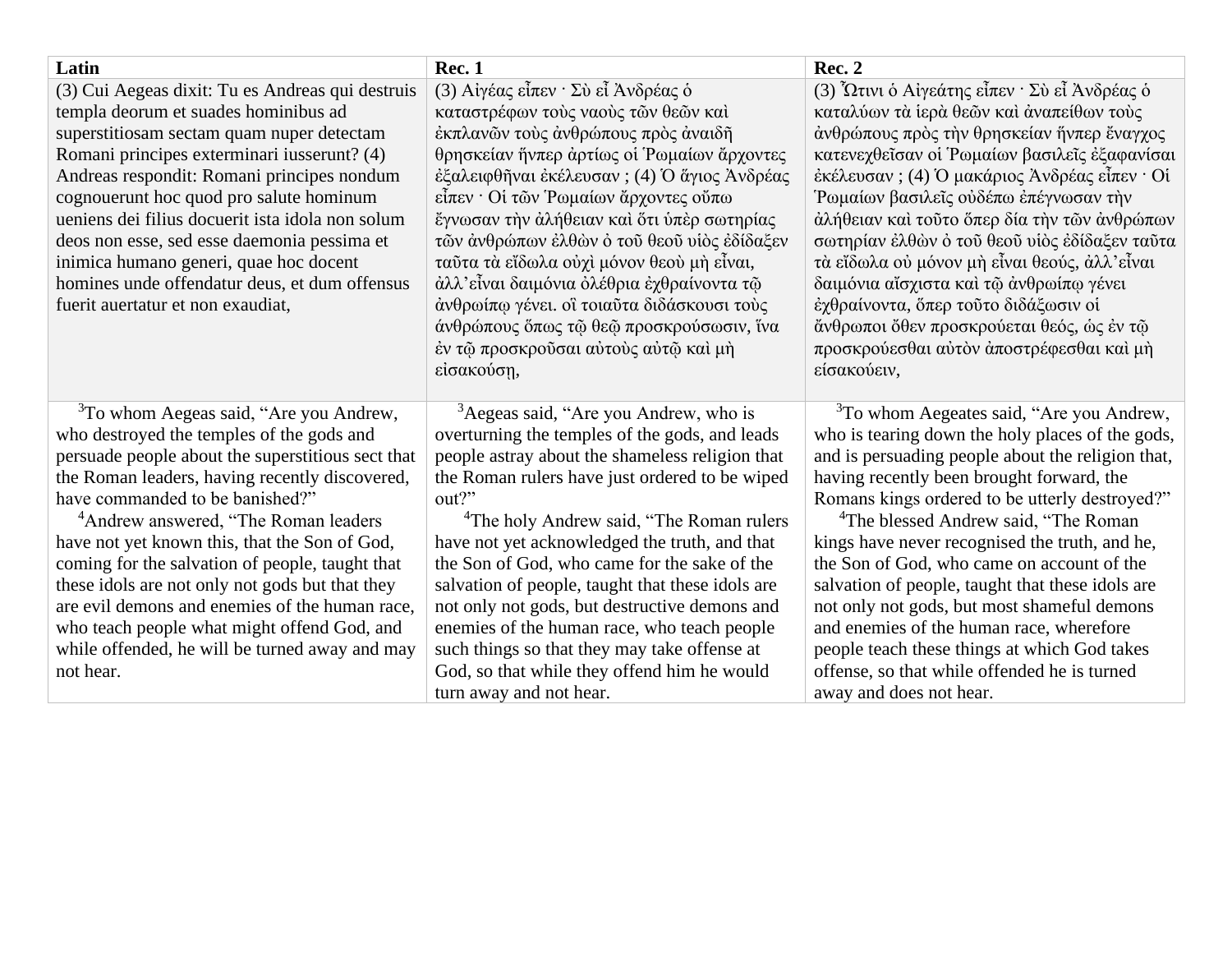| Latin                                                                                                                                                                                                                                                                                                                                                                                                 | <b>Rec. 1</b>                                                                                                                                                                                                                                                                                                                                                                                                | <b>Rec. 2</b>                                                                                                                                                                                                                                                                                                                                                                                                                  |
|-------------------------------------------------------------------------------------------------------------------------------------------------------------------------------------------------------------------------------------------------------------------------------------------------------------------------------------------------------------------------------------------------------|--------------------------------------------------------------------------------------------------------------------------------------------------------------------------------------------------------------------------------------------------------------------------------------------------------------------------------------------------------------------------------------------------------------|--------------------------------------------------------------------------------------------------------------------------------------------------------------------------------------------------------------------------------------------------------------------------------------------------------------------------------------------------------------------------------------------------------------------------------|
| (5) et cum auersus fuerit et non exaudierit<br>habeantur a diobolo ipsi captiui, et tamdiu eos<br>deludat quamdiu de corpore exeant rei et nudi<br>nihil secum praeter peccata portantes.                                                                                                                                                                                                             | (5) και άποστραφέντος αύτου και μή<br>είσακούοντος κατασχεθώσιν ύπό του διαβόλου<br>αίχμάλωτοι και έπι τοσούτον αύτοις έμπαίξη<br>έως ού έκ του σώματος έξέλθωσιν<br>κατακεκριμένοι και γυμνοί, μηδεν μεθ' έαυτών<br>έκτος άμαρτιων βαστάζοντες.                                                                                                                                                             | (5) και έν τῷ ἀποστρέφεσθαι και εισακούειν<br>έχέσθωσαν τῷ διαβόλφ αύτοι αίχμάλωτοι, και<br>έπι τοσούτον αύτους διαπαίξοιεν έφ' όσον έκ<br>τού σώματος έξέλθωσιν ένοχοι και γυμνοί,<br>μηδεν μεθ' έαυτων πλήν τας αμαρτίας<br>βαστάζοντες.                                                                                                                                                                                     |
| 3 (1) Aegeas dixit: Ista superstitiosa et uana<br>uerba Iesus uester dum praedicaret, Iudaei<br>illum crucis patibulum adfixerunt. (2) Andreas<br>respondit: O si uellis scire misterium crucis,<br>quam rationabili caritate auctor humani generis<br>pro restauratione nostra hoc crucis patibulum<br>non inuitus sed sponte suscepit!                                                              | 3 (1) Αίγέας είπεν · Ταύτα ύπέρογκα καί<br>μάταιά είσιν ρήματα · ό γάρ Τησούς ύμων έν<br>τῷ κηρύσσειν ταῦτα Ιουδαΐοι αὐτὸν ἐν τῷ<br>σταυρῶ προσήλωσαν. (2) Ο άγιος Ανδρέας<br>άπεκρίθη · "Ω εί ήθελες είδέναι τὸ μυστήριον<br>τοῦ σταυροῦ οἴα ἐπιθυμητῆ ἀγάπη ὁ κτιστής<br>τοῦ γένους τῶν ἀνθρώπων υπέρ συστάσεως<br>ήμετέρας τούτον τον σταυρον ούχι άκων<br>άλλ' έκώ εδέξατο.                              | 3 (1) Ο Αίγέας είπεν · Ταύτα περιττά καί<br>μάταιά είσιν ρήματα. έπει ο υμέτερος Ίησους<br>έν τῷ ταῦτα κηρύττειν τοῖς Ἰουδαίοις, αὐτὸν<br>τῷ τοῦ σταυροῦ ξύλφ προσήλωσαν. (2) Ο<br>μακάριος Ανδρέας άπεκρίνατο · "Ω εί βούλει<br>έπιγνῶναι τὸ μυστήριον τοῦ σταυροῦ ὁποία<br>εύλόγω άγάπη ο άρχηγος του άνθρωπείου<br>γένους ύπερ της άνακλήσεως ήμων τούτο το<br>τού σταυρού ξύλον ούχι άκουσίως άλλ'<br>έκουσίως ύπεδέξατο.  |
| <sup>5</sup> And when he turns away and does not answer,<br>they will be held captive by the devil himself;<br>and he deludes them for so long that they come<br>out of the body guilty and naked, carrying<br>nothing with them except their sins."                                                                                                                                                  | <sup>5</sup> And since he turned away and did not hear,<br>they may be held captive by the devil, and<br>about such a thing he deceives them until they<br>come out of the body, condemned and naked,<br>carrying nothing with them except their sins."                                                                                                                                                      | <sup>5</sup> And in turning away and not hearing, they<br>may be held captive by the devil, and for such a<br>thing, he toys with them to such a degree, that<br>they come out of the body bound and naked,<br>bearing nothing with them except their sins.                                                                                                                                                                    |
| 3 <sup>1</sup> Aegeas said, "While your Jesus preached<br>these superstitious and vain words, the Jews<br>nailed him to the gallows of the cross."<br><sup>2</sup> Andrew answered, "Oh, if you wish to<br>know the mystery of the cross: with what<br>reasonable love the Creator of the human race<br>has accepted the gallows of the cross for our<br>restoration, not unwillingly but willingly!" | 3 <sup>1</sup> Aegeas said, "These are boastful and vain<br>words, for your Jesus for proclaiming these<br>things to the Jews they nailed him to the cross."<br><sup>2</sup> The holy Andrew answered, "Oh, if you<br>wish to understand the mystery of the cross,<br>with what desired love the Creator of the<br>human race endured for our reunion this of the<br>cross, not unwillingly, but willingly!" | $31$ Aegeas said, "These are superfluous and<br>vain words, because your Jesus for proclaiming<br>these things to the Jews they nailed him to the<br>wood of the cross."<br><sup>2</sup> The blessed Andrew answered, "Oh, if you<br>wish to know the mystery of the cross: with<br>what blessed love the Creator of the human<br>race endured for our restoration this wood of<br>the cross, not unwillingly, but willingly!" |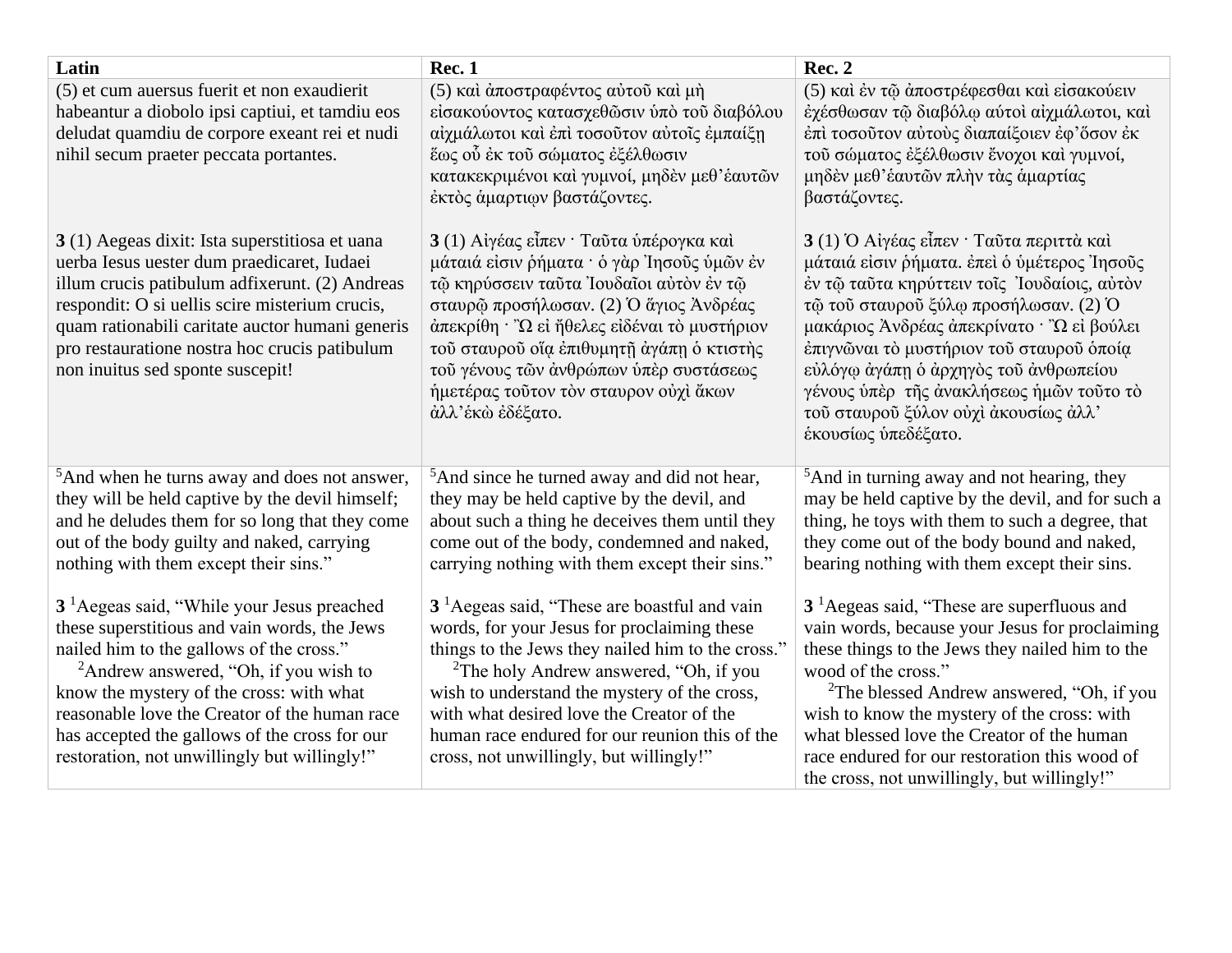| Latin                                                                                                                                                                                                                                                                                                                                                                                                                                                                                                                                                                                                                                                                                                                                                                             | <b>Rec. 1</b>                                                                                                                                                                                                                                                                                                                                                                                                                                                                                                                                                                                                                                                                                              | <b>Rec. 2</b>                                                                                                                                                                                                                                                                                                                                                                                                                                                                                                                                                                                                                                                                                                                                                                         |
|-----------------------------------------------------------------------------------------------------------------------------------------------------------------------------------------------------------------------------------------------------------------------------------------------------------------------------------------------------------------------------------------------------------------------------------------------------------------------------------------------------------------------------------------------------------------------------------------------------------------------------------------------------------------------------------------------------------------------------------------------------------------------------------|------------------------------------------------------------------------------------------------------------------------------------------------------------------------------------------------------------------------------------------------------------------------------------------------------------------------------------------------------------------------------------------------------------------------------------------------------------------------------------------------------------------------------------------------------------------------------------------------------------------------------------------------------------------------------------------------------------|---------------------------------------------------------------------------------------------------------------------------------------------------------------------------------------------------------------------------------------------------------------------------------------------------------------------------------------------------------------------------------------------------------------------------------------------------------------------------------------------------------------------------------------------------------------------------------------------------------------------------------------------------------------------------------------------------------------------------------------------------------------------------------------|
| (3) Aegeas dixit: Cum traditus adseratur a suo<br>discipulo et a Iudaeis tentus et praesidia<br>adductus et ad petitionem Iudaeorum a<br>militibus praesidis crucifixus, quo modo tu<br>dicis eum spontaneum crucis subisse                                                                                                                                                                                                                                                                                                                                                                                                                                                                                                                                                       | (3) Αίγέας είπεν · Το προδοθήναι αύτον παρά<br>τού μαθητού αύτου και ύπο Ιουδαίων<br>κρατηθηναι και τω ηγεμόνι προσενεχθηναι και<br>έν τη αίτήσει των Ιουδαίων παρά των<br>στρατιωτών ήγεμόνος σταυρωθήναι                                                                                                                                                                                                                                                                                                                                                                                                                                                                                                 | (3) Ο Αίγεάτης είπεν · Έν τώ παραδίδοσθαι<br>αύτον παρά τῷ αύτοῦ μαθητῆ καί παρά τῶν<br>Ιουδαίων συσχεθῆναι καὶ τῷ ἡγεμόνι<br>προσαχθῆναι και πρός την αίτησιν τῶν<br>Ίουδαίων παρά τῶν τοῦ ἡγεμόνος στρατιωτῶν                                                                                                                                                                                                                                                                                                                                                                                                                                                                                                                                                                       |
| patibulum? (4) Andreas respondit: Ideo ego<br>dico spontaneum quoniam simul cum ipso fui<br>cum a suo discipulo traderetur, et antequam<br>traderetur dixit nobis quod tradendus esset et<br>crucifigendus pro salute hominum et die tertia<br>resurrecturum se esse praedixit. (5) cui cum<br>frater meus Petrus diceret: Propitius esto tibi<br>domine, non fiat istud,                                                                                                                                                                                                                                                                                                                                                                                                         | κελεύσαντος, πώς σύ λέγεις αύτον προθέσει<br>ύπομεῖιναι σταυρόν; (4) Ο ἅγιος Άνδρέας<br>άπεκρίθη · Διά τούτο έγώ λέγω αύτον προθέσει<br>ότι έν τῷ ἄμα μετ' αύτοῦ ἤμην · καὶ μέλλων<br>προδίδοσθαι ύπό του ιδίου μαθητού προείπεν<br>ήμῖν πρὸ τοῦ παραδοθῆναι καὶ σταυθρωθῆναι<br>ύπερ της σωτηρίας των άνθρώπων ότι Μετά<br>τρείς ημέρας έγείρομαι. (5) Όθεν τω άδελφω<br>μου Πέτρω είπόντι αύτῷ · "Ίλεώς σοι κύριε, μή<br>γένοιτο τούτο,                                                                                                                                                                                                                                                                  | σταυρωθηναι, όποίω τρόπω σύ λέγεις έκουσίως<br>τῷ τοῦ σταυροῦ αὐτὸν ὑποκεῖσθαι ξύλω;<br>(4) Ο άγιος Ανδρέας απεκρίνατο · Διά τούτο<br>έγω λέγω εκουσίως, επειδή άμα σύν σύν αύτω<br>ήμην έν τῷ παρὰ τῷ αὐτοῦ μαθητῆ αὐτὸν<br>παραδίδοσθαι. και πριν ή παραδοθη είπεν ημίν<br>ώς οία παραδοθήσεται και σταυρωθήσεται<br>ύπερ της των άνθρώπων σωτηρίας, και τη τρίτη<br>ημέρα αναστησόμενον έσεσθαι προείρηκεν. (5)<br>ώτινι ο έμος άδελφος Πέτρος λέλεχεν. Ίλεώς<br>σοι έσται κύριε · ού μή γένηται τούτο.                                                                                                                                                                                                                                                                            |
| <sup>3</sup> Aegeas said, "When it is asserted that he<br>had been betrayed by his disciple, and arrested<br>by the Jews, and led away to the governor and<br>at the petition of the Jews crucified by the<br>soldiers of the governor, how can you say he<br>submitted himself willingly to the gallows of<br>the cross?"<br><sup>4</sup> Andreas answered, "For this reason I say<br>willingly: because I was with him together<br>when he was betrayed by his disciple, and<br>before he was betrayed he told us that he was<br>going to be betrayed and crucified for the<br>salvation of people and he predicted that he<br>would rise again on the third day. <sup>5</sup> Then my<br>brother Peter said to him, 'God forbit it, Lord;<br>let not this be so.' (Matt 16:22) | <sup>3</sup> Aegeas said, "His betrayal by his disciple,<br>and seizure by the Jews, and he was brought<br>before the governor, and at the request of the<br>Jews was crucified at the command of the<br>governor's soldiers, how can you say that he<br>purposely endured the cross?"<br><sup>4</sup> The holy Andrew answered, "For this<br>reason I say on purpose: because I was with<br>him together when he was about to be betrayed<br>by his own disciple, he predicted to us the<br>betrayal and the crucifixion for the salvation of<br>people because after three days he will rise<br>again. <sup>5</sup> About which my brother Peter said to<br>him, 'God forbid it, Lord; let this not be.' | <sup>3</sup> Aegeates said, "When he was betrayed by<br>his disciple, and seized by the Jews, he was<br>brought before the governor, and at the request<br>of the Jews was crucified at the command of<br>the governor's soldiers, how can you say that<br>he willingly submitted himself to the wood of<br>the cross?"<br><sup>4</sup> The holy Andrew answered, "For this<br>reason I say willingly: because I was with him<br>together when he was betrayed by his disciple.<br>And before he was betrayed he told us to the<br>effect that he would be betrayed and crucified<br>for the salvation of people, and he predicted on<br>the third day he will be alive again. <sup>5</sup> To which<br>my brother Peter had said, 'God forbid it, Lord;<br>let this by no means be.' |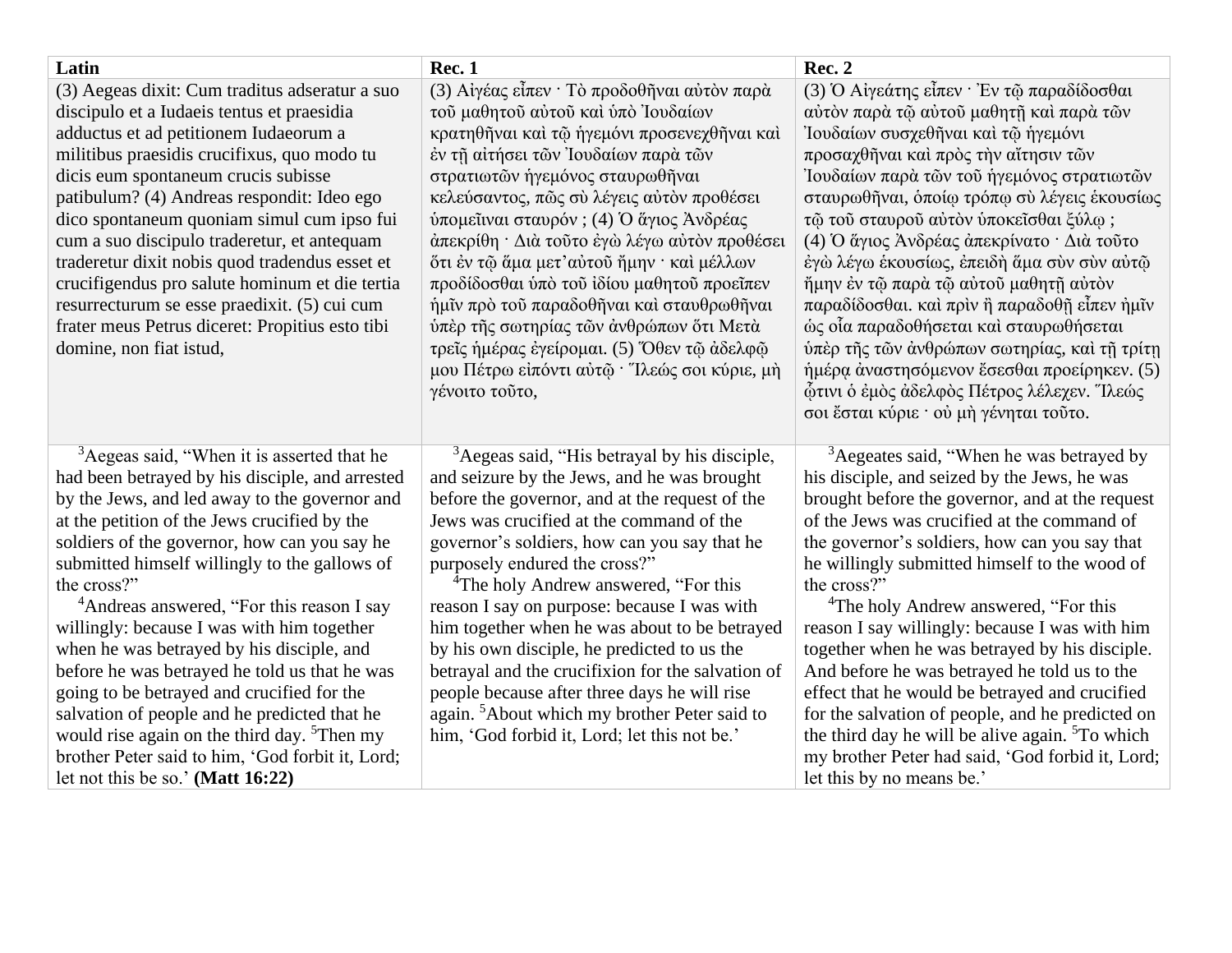| Latin                                                       | <b>Rec. 1</b>                                                 | <b>Rec. 2</b>                                               |
|-------------------------------------------------------------|---------------------------------------------------------------|-------------------------------------------------------------|
| (6) indignatus sic ait Petro: Vade retro Satanas,           | (6) όργισθείς ούτως είρηκεν αύτω · "Υπαγε                     | (6) Και άγανακτήσας ούτως έφη τω Πέτρω ·                    |
| quia non sapis ea quae sunt dei. (7) Et ut                  | όπίσω μου Σατανᾶ, ὅτι οὐ φρονεῖς τὰ τοῦ θεοῦ.                 | Ύπαγε όπίσω μου Σατανᾶ, διότι οὐ φρονεῖς τὰ                 |
| plenius nos instrueret quoniam sponte                       | (7) Και πώς τελείως ημάς εστήριξεν ότι εκών                   | τού θεού. (7) Και ίνα πληρέστατά μοι έξαρτίσει              |
| passionem susciperet, dicebat nobis:                        | τὸ πάθος ἀνεδέξατο, ἔλεγεν ἡμῖν · Ἐξουσίαν                    | διότι έκουσίως το πάθος άνεδέξατο, έλεγεν                   |
| Potestatem habeo ponendi animam meam et                     | έχω θεΐναι την ψυχήν μου και εξουσίαν έχω                     | ήμιν Έξουσίαν έχω θείναι την ψυχήν μου καί                  |
| potestatem habeo iterum adsumendi eam. (8)                  | πάλιν λαβεΐν άυτήν. (8) Τέλος έν όσω έδείπνει                 | έξουσίαν έχω πάλιν λαβεῖν ἀυτήν. (8) Εἰς                    |
| Ad ultimum dum cenaret nobiscum et diceret:                 | μεθ' ήμῶν λέγει ὄτι Εἶς ἐξ υμῶν παραδώσει με                  | έσχατον δε έν τῷ δειπνῆσαι αὐτον μεθ'ήμῶν                   |
| Vnus uestrum me traditurus est, (9) et ad istam             | (9) Και έν ταύτη τη φωνη θλιβηναι πάντας                      | καί λέγειν Εἶς ἐξ ὑμῶν παραδώσει με, (9) καὶ                |
| uocem omnes contristaremur, ne suspensus                    | έποίησεν · καὶ εἴρηκεν ὅτι Μεθ'οὖ ἐγὼ βάψω                    | πρός ταύτην την φωνήν πάντες συμπερίλυποι                   |
| cogitatio trucidaret, ait: Cui dedero panis                 | έν τῷ τρυβλίφ τὴν χεῖρά μου, αὐτός έστιν ὁ                    | γεγονότες, ίνα αναμφίβολος γένηται ή υποψία,                |
| fragmentum de manu mea, ipse est.                           | παραδιδούς με.                                                | άποτεμών έφη · Ότινι έπιδώσω το κλάσμα τού                  |
|                                                             |                                                               | άρτου έκ της χειρός μου, αύτός έστιν.                       |
|                                                             |                                                               |                                                             |
| <sup>6</sup> Angered, he said to Peter, 'Get behind, Satan; | <sup>6</sup> Angered thus, he said to him, 'Get behind me,    | <sup>6</sup> And thus angered, he said to Peter, 'Get       |
| because you do not understand the things of                 | Satan; for you are not concerned about the                    | behind me, Satan; for you are not concerned                 |
| God.' (Mark 8:33//Matt 16:22) <sup>7</sup> And so that      | things of God.' <sup>7</sup> And how he strengthened us       | about the things of God.' <sup>7</sup> And in order that he |
| he might instruct us more fully, that he would              | fully that he willingly took up the passion, he               | might most fully prepare me that he willingly               |
| take up the passion willingly, he said to us, 'I            | said to us, 'I have power to lay down my life,                | took up the passion, he said to us, 'I have                 |
| have power to lay down my life and I have                   | and I have power to take it up again.' <sup>8</sup> And, last | power to lay down my life, and I have power to              |
| power to take it up again.' (John 10:18) <sup>8</sup> Last  | of all, while he was dining with us, he said,                 | take it up again.' <sup>8</sup> Last of all, while he was   |
| of all, he was dining with us and said, 'One of             | 'One of you will betray me.' <sup>9</sup> And at this         | dining with us, he said, 'One of you will betray            |
| you is going to betray me.' (Mark 14:18//Matt               | statement everyone became troubled. And he                    | me.' <sup>9</sup> And everyone having become deeply         |
| $26:21$ ; John 13:21) <sup>9</sup> And we were all saddened | said that, with whom I shall dip in the bowl                  | distressed by this statement, so that the                   |
| by this statement. Lest the anxious thought                 | with my hand, it is he who is betraying me,                   | apprehension might become certain, cutting                  |
| destroy (us), he said, 'To whom I give a piece              |                                                               | off, he said, 'To whom I shall hand the piece of            |
| of bread from my hand, it is he.' ( <b>John 13:26</b> )     |                                                               | bread in my hand, it is he.'                                |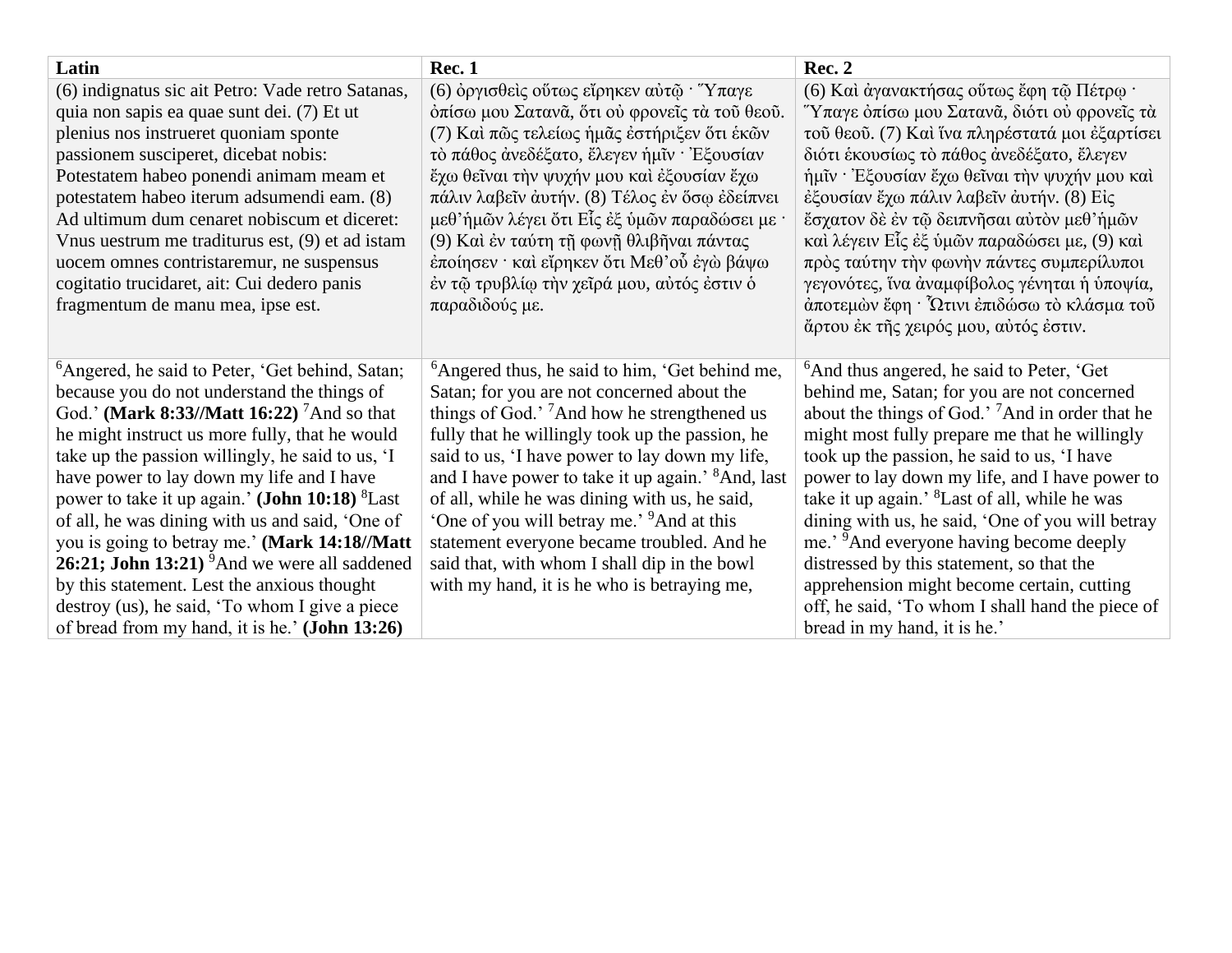| Latin                                                                                           | <b>Rec. 1</b>                                                                                   | <b>Rec. 2</b>                                                                                                 |
|-------------------------------------------------------------------------------------------------|-------------------------------------------------------------------------------------------------|---------------------------------------------------------------------------------------------------------------|
| (10) Et cum dedisset uni ex condiscipulis                                                       | (10) Ήτοι ένι των συμμαθητώ ήμων και τα                                                         | (10) Και έν τῷ έπιδούναι ένι έκ τῶν                                                                           |
| nostris et futura quasi praeterita iam narraret,                                                | μέλλοντα καθάπερ παρελθόντα είπων έδειξεν                                                       | συμμαθητών ήμων και τα μέλλοντα ωσει                                                                          |
| docuit de uoluntate fuisse traditum, cum nec<br>traditorem fugiendo deseruit et in loco quo     | έαυτον προθέσει παραδοθέντα · ούτε γάρ τον<br>προδότην έφυγεν · και είς τον τόπον όπου          | παρωχηκότα ήδη διηγείσθαι εδίδαξεν εαυτον<br>εκουσίως έσεσθαι παραδιδόμενον · οπόταν                          |
| sciebat illum uenturum esse permansit.                                                          | έγίνωσκεν αύτον έληλυθότα έπέμεινεν.                                                            | ούδε τον προδότην αποδιδράσκων                                                                                |
|                                                                                                 |                                                                                                 | ένεκατέλιπεν, και έν τω τόπω έν ώ αύτον                                                                       |
|                                                                                                 |                                                                                                 | έγνώκει είναι παραγινόμενον διέμεινεν.                                                                        |
| 4 (1) Aegeas dixit: Miror te prudentem uirum                                                    | 4 (1) Αίγέας είπεν · Θαυμάζω τον φρόνιμον                                                       | 4 (1) Ο Αίγεάτης είπεν · Θαυμάζω σε άνδρα                                                                     |
| istum uelle sectari quem quoquo pacto, aut                                                      | άνδρα τοῦτον ὃν ἐν οἴφ δή ποτε συμφώνφ, ἢ                                                       | φρονίμον όντα τούτον εθέλειν αιρήσασθαι τω                                                                    |
| sponte aut inuitum, cruci tamen confiteris                                                      | εκόντα ή μη εκόντα, όμως δε τω σταυρώ                                                           | οΐφ δή ποτε σθμφώνφ, εΐτε εκουσίως εΐτε                                                                       |
| adfixum. (2) Andreas respondit: Hoc est quod                                                    | <i>δμολογείς προσηλ</i> ώσθαι. (2) Ο άγιος Ανδρέας                                              | άκουσίως, όμως τῷ σταυρῷ καθομολογεῖς                                                                         |
| etiam me dixisse iam retines. magnum est<br>misterium crucis. quod si forte uolueris audire     | άπεκρίθη · Τοῦτό ἐστιν ὃ προεῖπον · μέγα<br>μυστήριον τὸ τοῦ σταυροῦ · ὃ ἐὰν θελήσης            | αύτον προσπαγέντα · (2) Ο μακάριος Άνδρέας<br>άπεκρίνατο · Τούτό έστιν όπερ κάμε λελεχέναι                    |
| retexam. (3) Aegeas dixit: Misterium non                                                        | άκοῦσαι λέξω. (3) Αἰγέας εἶπεν · Μυστήριον                                                      | ήδη κατέχεις · μέγα έστιν το μυστήριον τού                                                                    |
| potest dici sed supplicium.                                                                     | ού δύνασθαι λέγεσθαι άλλα τιμωρία.                                                              | σταυρού · ὅπερ εί θέλεις ως είκος άκούσαι                                                                     |
|                                                                                                 |                                                                                                 | έπαναλάβοιμι. (3) Ο Αίγεάτης είπεν ·                                                                          |
|                                                                                                 |                                                                                                 | Μυστήριον ού δύναται λέγεσθαι άλλά κόλασις.                                                                   |
| $10$ And he had given it to one of our fellow                                                   | $10$ or one of our fellow disciples. And telling the                                            | $10$ And in handing (it) to one of our fellow                                                                 |
| disciples. And he told now the future as if it                                                  | future as if it was past, he showed that he was                                                 | disciples and telling now the future as if it was                                                             |
| was past, he showed that he had been betrayed                                                   | betrayed on purpose. For he did not flee the                                                    | past, he taught he was willingly betrayed.                                                                    |
| voluntarily, when he did not leave, fleeing the<br>betrayer, and remained in the place where he | betrayer, and he remained in the place where he<br>knew he would come."                         | When he did not leave, fleeing from the<br>betrayer, and he remained in the place in which                    |
| knew he would come."                                                                            |                                                                                                 | he knew him to be coming."                                                                                    |
|                                                                                                 |                                                                                                 |                                                                                                               |
| $41$ Aegeas said, "I am surprised that you, a<br>prudent man, wish to follow one who, in some   | $41$ Aegeas said, "I am amazed that you, (being)<br>this sensible man, who in some manner of    | 4 <sup>1</sup> Aegeates said, "I am amazed that you, being<br>this sensible man, wish to join with this (man) |
| manner, either willingly or unwillingly, you                                                    | harmony, either willingly or unwillingly,                                                       | in some manner of harmony whether willingly                                                                   |
| admit to have been nailed to a cross."                                                          | nevertheless, admit to have been nailed to the                                                  | or unwillingly, nevertheless, you admit that he                                                               |
| <sup>2</sup> Andrew answered, "This is what I said and                                          | cross."                                                                                         | was nailed to the cross."                                                                                     |
| now even you uphold: great is the mystery of                                                    | <sup>2</sup> The holy Andrew answered, "This is what I                                          | <sup>2</sup> The blessed Andrew answered, "This is                                                            |
| the cross, which perhaps I will repeat if you<br>wish to hear."                                 | said before: great is the mystery of the cross,                                                 | what I said and now you understand: great is                                                                  |
| <sup>3</sup> Aegeas said, "A mystery it cannot be                                               | which, if you wish to hear, I will say."<br><sup>3</sup> Aegeates said, "A mystery it cannot be | the mystery of the cross, which, if you wish, as<br>is likely, to hear, I will repeat." <sup>3</sup> Aegeates |
| called, but a punishment."                                                                      | called, but a punishment."                                                                      | said, "A mystery it cannot be called, but a                                                                   |
|                                                                                                 |                                                                                                 | punishment."                                                                                                  |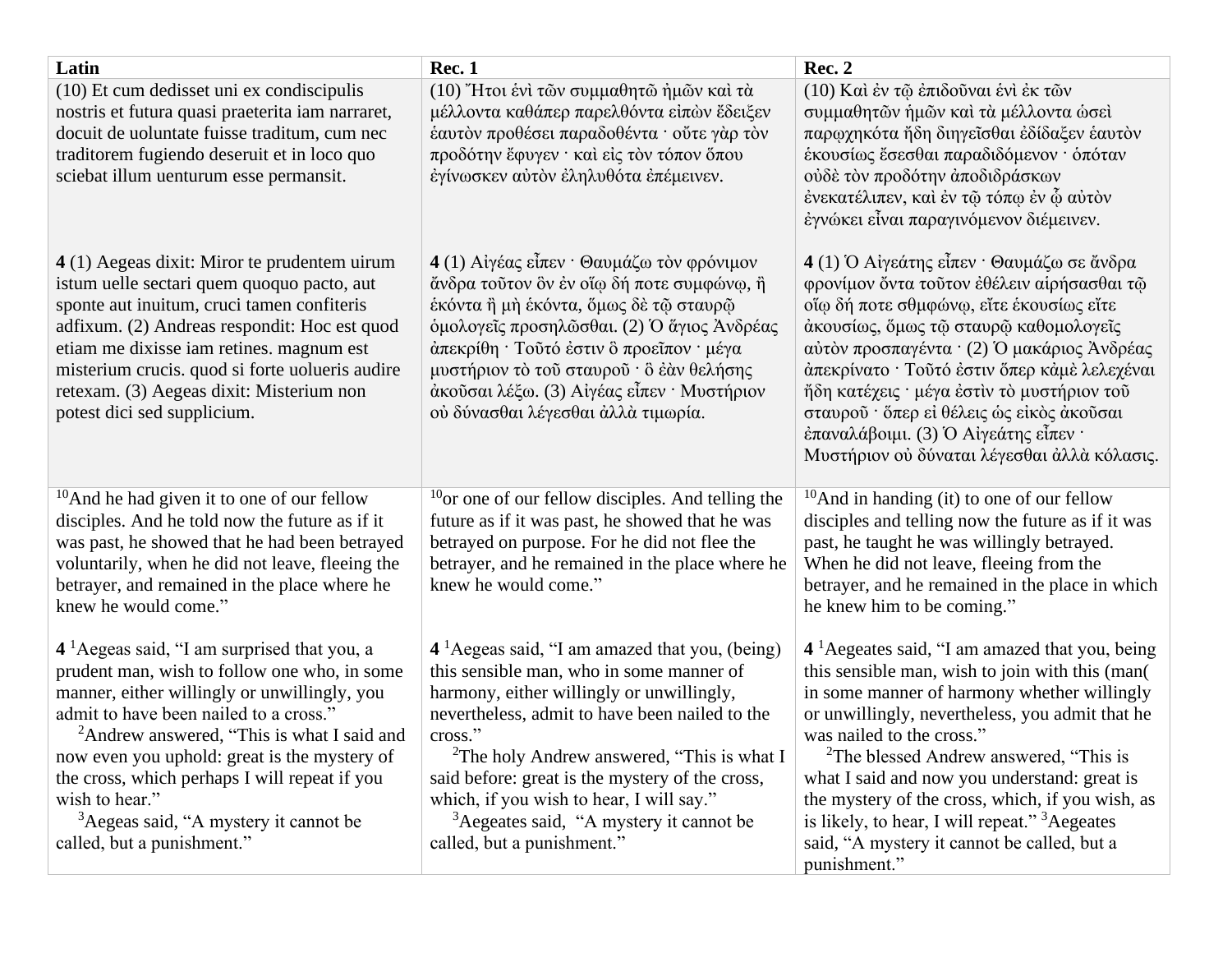| Latin                                                      | <b>Rec. 1</b>                                     | <b>Rec. 2</b>                                       |
|------------------------------------------------------------|---------------------------------------------------|-----------------------------------------------------|
| (4) Andreas respondit: Ipsum supplicium                    | (4) Ο άγιος Ανδρέας άπεκρίθη· Αύτην την           | (4) Ο μακάριος Άνδρέας είπεν · Αύτή ή               |
| misterium restaurationis humanae, si patienter             | τιμωρίαν μυστήριον ούσαν άναπλάσεως της           | κόλασις μυστήριόν έστιν της άνθρωπίνης              |
| audias, conprobabis. (5) Aegeas dixit: Ego                 | άνθρωπότητος, έαν νουνεχῶς ακούσης,               | άνακτήσεως · εί σοφωτέρως άκούσαι,                  |
| quidem patienter te audiam. sed tu si me                   | πεισθήση. (5) Αίγέας είπεν Έγω μεν νουνεχώς       | συνδοκιμάσεις. (5) Ο Αίγεάτης είπεν Έγω             |
| obtemperanter non audias, ipsum crucis                     | άκούσομαι · σύ δε έάν μή συγκεραστικώς μου        | μέν μακροθύμως άκοῦσοιμι · άλλὰ σὺ εἰ μὴ            |
| misterium in te ipsum retorqueam. (6) Andreas              | άκούσης, αύτό τό του σταυρού μυστήριον έν         | έμοι πειθαρχών ύπακούσης, αύτο του σταυρού          |
| respondit: Ego si crucis patibulum                         | σεαυτῷ ἀναδέξη. (6) Ο άγιος Ανδρέας               | μυστήριον έν σεαυτώ άναδέξη. (6) Ο μακάριος         |
| expauescerem, crucis gloriam non praedicarem.              | άπεκρίθη · Έγώ εί τον σταυρον έδειλίων, την       | Άνδρέας άπεκρίνατο · Έγω εί το ξύλον τού            |
| (7) Aegeas dixit: Insanus sermo tuus praedicat             | δόξαν τοῦ σταυροῦ οὐκ ἂν ἐκήρυττον. (7)           | σταυρού έδεδοίκειν, την δοξαν τού σταυρού           |
| gloriam supplicii, qui per audaciam poenam                 | Αίγέας είπεν Ο άσαφής σου λόγος κηρύττει          | ούκ ἂν ἐκήρυττον. (7) Ο Αίγεάτης είπεν ·            |
| non times mortis.                                          | σταυρόν κολάσεως ότι διά κακοτεχνίας              | Μανιώδης ὀ λόγος σού έστιν ὃς κηρύττεις τὸν         |
|                                                            | κόλασιν ού φοβεΐσαι θανάτου.                      | σταυρὸν μὴ εἶναι κόλασιν, ὅτι διὰ τῆς               |
|                                                            |                                                   | θρασύτητό σου την τιμωρίαν ού δέδοικας τού          |
|                                                            |                                                   | θανάτου.                                            |
| <sup>4</sup> Andrew answered, "That very punishment"       | <sup>4</sup> The holy Andrew answered, "This      | <sup>4</sup> The blessed Andrew said, "This         |
| is the mystery of human restoration; if you                | punishment is the mystery of the restoration of   | punishment is the mystery of human                  |
| listen patiently, you will fully approve."                 | humanity. If you listen sensibly, you will be     | restoration. If you listen wisely, you will         |
| <sup>5</sup> Aegeas said, "I will listen to you patiently, | persuaded."                                       | approve."                                           |
| but if you do not listen to me submissively, I             | <sup>5</sup> Aegeates said, "Indeed I will listen | <sup>5</sup> Aegeates said, "Indeed I will listen   |
| will turn back to you the same mystery of the              | sensibly, but you, unless you listen to me        | patiently; but if you, listening to me, do not      |
| cross in yourself."                                        | submissively, you will receive the same           | obey, you will receive the same mystery of the      |
| <sup>6</sup> Andrew answered, "If I was afraid of the      | mystery of the cross in yourself."                | cross in yourself."                                 |
| gallows of the cross, I would not have                     | <sup>6</sup> The holy Andrew answered, "If I was  | <sup>6</sup> The blessed Andrew answered, "If I was |
| proclaimed the glory of the cross."                        | afraid of the cross, I would not have             | afraid of the cross, I would not have               |
| <sup>7</sup> Aegeas said, "Your mad speech proclaims       | proclaimed the glory of the cross."               | proclaimed the glory of the cross."                 |
| glory in punishment, which through audacity                | <sup>7</sup> Aegeas said, "Your obscure speech    | $7$ Aegeates said, "Your speech is madness,         |
| you do not fear the penalty of death."                     | proclaims a cross of punishment, that because     | proclaiming the cross is not a punishment, that     |
|                                                            | of fraudulent punishment you do not fear          | because of your foolhardiness, you did not fear     |
|                                                            | death."                                           | the punishment of death."                           |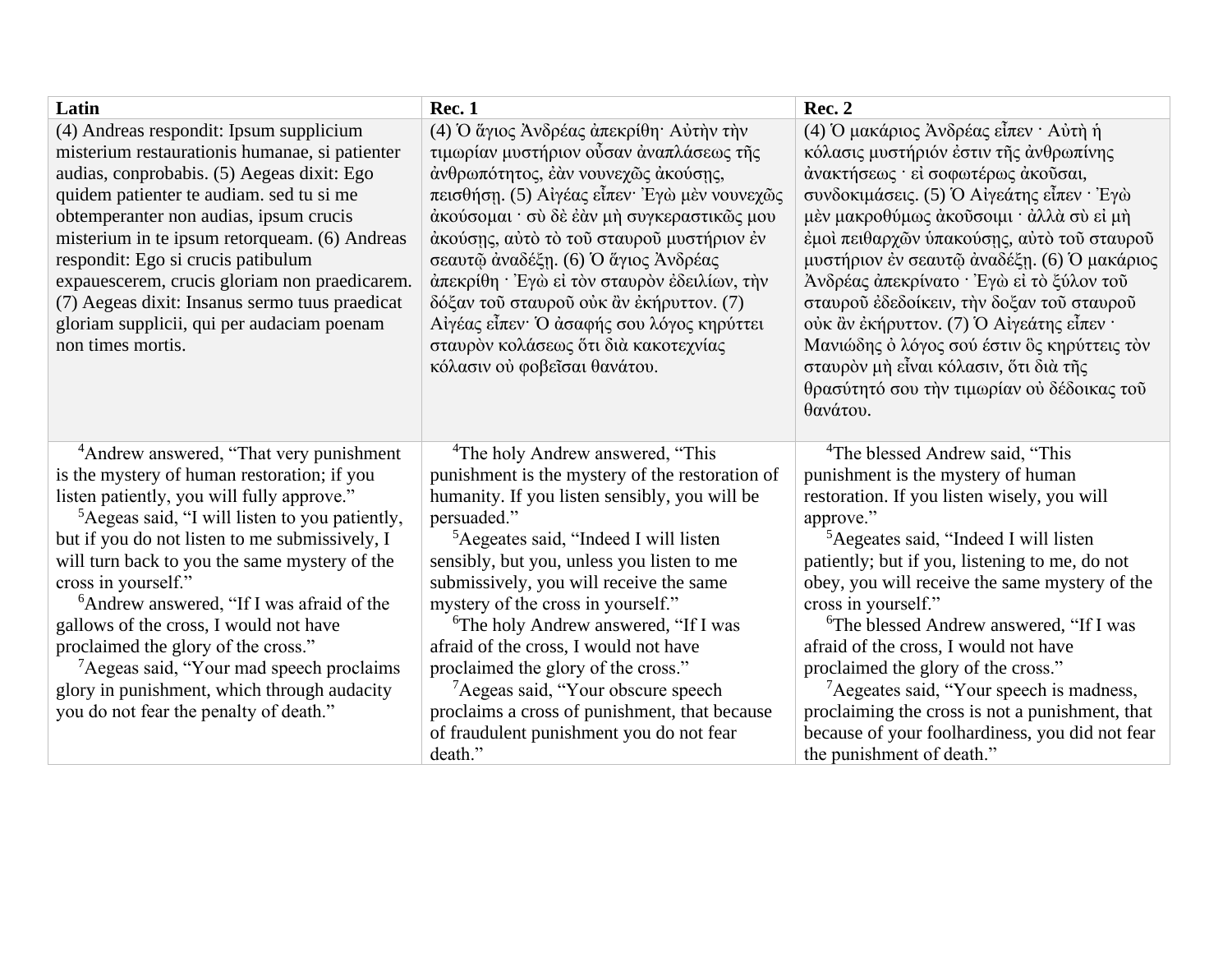| Latin                                                                                             | <b>Rec. 1</b>                                                                       | Rec. 2                                                                                       |
|---------------------------------------------------------------------------------------------------|-------------------------------------------------------------------------------------|----------------------------------------------------------------------------------------------|
| (8) Andreas respondit: Non per audaciam sed                                                       | (8) Ο άγιος Ανδρέας άπεκρίθη· Ούχι διά                                              | (8) Ο άγιος Ανδρέας ειπεν · Ούχι διά της                                                     |
| per fidem poenam non timeo mortis. mors enim                                                      | κακοτεχνίας άλλα δια πίστεως ού φοβούμαι                                            | θρασύτητος άλλα δια της πίστεως ού δέδοικα                                                   |
| iustorum pretiosa est, mors uero peccatorum                                                       | κόλασιν θανάτου. ο γάρ θάνατος τῶν                                                  | τοῦ θανάτου την τιμωρίαν · ὁ γὰρ θάνατος τῶν                                                 |
| pessima. (9) et ideo audire te uolo crucis                                                        | άμαρτωλών πονηρός. (9) και διά τούτο                                                | άμαρτωλῶν πονηρός ἐστιν · (9) καὶ διὰ τοῦτο                                                  |
| misterium, ut agnitum forsitan credas et                                                          | άκουστόν σοι ποιήσασθαι θέλω τό τού                                                 | άκοῦσαί σε βούλομαι τὸ τοῦ σταυροῦ                                                           |
| credens ad restaurationem tuae animae quoquo                                                      | σταυρού μυστήριον όπως διορθωσάμενός σε                                             | μυστήριον, ίν' έπιγνούς ίσως πιστεύσης, καί                                                  |
| pacto pertingas. (10) Aegeas dixit: Restauratur                                                   | καί πιστεύσας πρός οίκοδομήν της σης ψυχης                                          | πιστεύων είς άνανέωσιν της σης ψυχης οΐω δη                                                  |
| hoc quod perisse docetur. numquid anima mea                                                       | οΐφ δή ποτε τρόπφ καταλάβης. (10) Αίγέας                                            | ποτε συμφώνω καταντήσης. (10) Ο Αίγεάτης                                                     |
| periit, ut ad eius me restaurationem uenire per<br>fidem nescio quam tu adseras?                  | είπεν · Τούτο οίκοδομείται ὃ φαίνεται<br>άπολωλεκός · μή γάρ ή ψυχή μου άπώλετο ΐνα | είπεν · Είς άνανέωσιν τούτο όπερ απόλλυσθαι<br>διδάσκεται. μή τι γε ή ψυχή μου απόλλυται ίνα |
|                                                                                                   | πρός οίκοδομήν αύτου έλθεϊν πειρασθώ διά                                            | πρός την αύτου με άνανέωσιν έλθεϊν διά της                                                   |
|                                                                                                   | πίστεως ής λέγεις;                                                                  | ούκ οίδα ποίας πίστεως ής σύ φής;                                                            |
|                                                                                                   |                                                                                     |                                                                                              |
| <sup>8</sup> Andrew answered, "Not through audacity                                               | <sup>8</sup> The holy Andrew answered, "It is not                                   | <sup>8</sup> The holy Andrew said, "It is not through                                        |
| but through faith, I do not fear the penalty of                                                   | through fraudulence, but through faith, that I                                      | foolhardiness, but through faith, that I am not                                              |
| death. For the death of the righteous is                                                          | am not afraid of the punishment of death; for                                       | afraid of the punishment of death; for the death                                             |
| precious, however the death of sinners is most                                                    | the death of sinners is evil. <sup>9</sup> And because of                           | of sinners is evil. <sup>9</sup> And because of this, I wish                                 |
| evil. <sup>9</sup> And therefore I wish you to hear the                                           | this, I wish to be heard by you the mystery of                                      | you to hear the mystery of the cross, so that                                                |
| mystery of the cross, so that perhaps                                                             | the cross, in order that you, judging rightly and                                   | acknowledging you may believe, and believing,                                                |
| acknowledging, you may believe, and                                                               | believing, you may attain in some manner to                                         | you may come in some harmony to the renewal                                                  |
| believing, you may reach out in some manner                                                       | the strengthening of your soul."                                                    | of your soul."                                                                               |
| to the restoration of your soul."                                                                 | $10$ Aegeas said, "This is strengthened which                                       | <sup>10</sup> Aegeates said, "Concerning this renewal                                        |
| <sup>10</sup> Aegeas said, "That which is shown to have                                           | was shown to have perished. Surely my soul                                          | which is taught to have perished: surely my                                                  |
| perished is restored. Surely my soul did not                                                      | has not perished so that I may be tempted to                                        | soul has not perished so that I come to its                                                  |
| perish so that I come to its restoration through<br>faith? I do not know what you are asserting." | come through faith to its strengthening, as you<br>say?"                            | renewal through the faith—about which I do<br>not know what you are saying?                  |
|                                                                                                   |                                                                                     |                                                                                              |
|                                                                                                   |                                                                                     |                                                                                              |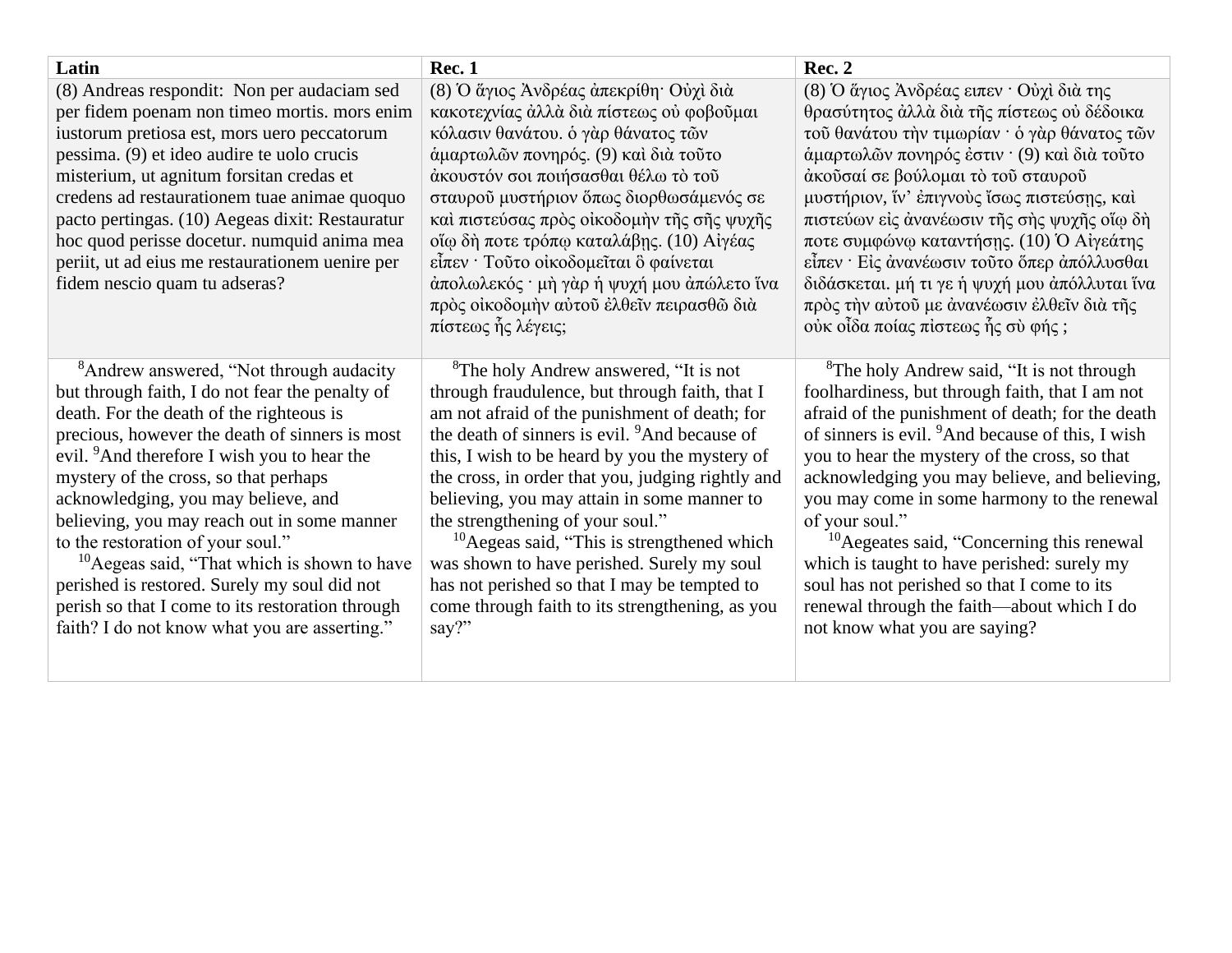| Latin                                                                                        | <b>Rec. 1</b>                                                                                       | Rec. 2                                                                                |
|----------------------------------------------------------------------------------------------|-----------------------------------------------------------------------------------------------------|---------------------------------------------------------------------------------------|
| 5 (1) Andreas respondit: Hoc est quod te dicere                                              | 5 (1) Ο άγιος Ανδρέας άπεκρίθη · Τούτο έστιν                                                        | 5 (1) Ο μακάριος Ανδρέας άπεκρίνατο · Τούτο                                           |
| desiderabam, ut dum perditas animas omnium                                                   | δ είρηκέναι σε έπεθύμουν ίνα έν τω                                                                  | έστιν όπερ σε μαθεΐν έπεθύμουν, ώστε έν τω                                            |
| hominum docuero, istam restaurationem earum                                                  | άπολελωκυίας τας πάντων ανθρώπων ψυχας                                                              | άπολέσθαι τὰς ψυχὰς πάντων ἀνθρώπων                                                   |
| per crucis misterium pandam. (2) primus enim                                                 | διδάξω, δικαίαν την οικοδομήν αυτών και διά                                                         | διδάξω και το ανακαινίσαι αύτα μέλλοντα δια                                           |
| homo per lignum praevaricationis mortem                                                      | τού μυστηρίου του σταυρού έφαπλώσω                                                                  | τού μυστηρίου τού σταυρού φανερώσω. (2) ό                                             |
| induxit et necessarium hoc erat generi human                                                 | ταύτην. (2) ο γάρ πρώτος άνθρωπος δια του                                                           | γάρ πρῶτος ἄνθρωπος διὰ τῆς τοῦ ξύλου                                                 |
| ut per lignum passionis mors quae ingressa                                                   | ξύλου της παραβάσεως θάνατον έπήγαγεν · καί                                                         | παραβάσεως τον θάνατον εισήγαγεν · και χρεία                                          |
| fuerat pelleretur. (3) et quoniam de inmaculata                                              | άναγκαΐον ἦν τὸ γένος τῶν ἀνθρώπων ἵνα διὰ                                                          | ην τούτο τῷ ἀνθρωπείω γένει ἴνα διὰ τῆς τοῦ                                           |
| terra factus fuerat homo primus, qui per lignum<br>praeuaricationis mundo mortem intulerate, | τοῦ ξύλου τοῦ πάθους ὁ εἰσελθών θάνατος<br>έκβληθῆ. (3) και ὅτι ἐξ ἀμώμου γῆς ἐγεγόνει ὁ            | ξύλου παθήσεως ο θάνατος είσεληλθυθώς<br>έξωθείη · (3) και έπειδη έκ της αμωμήτου γης |
| necessario de inmaculata uirgine natus                                                       | πρῶτος ἄνθρωπος ὁ διὰ ξύλου παρακοῆς τῷ                                                             | έγεγόνει ο πρώτος άνθρωπος, δς δια της του                                            |
| perfectus homo,                                                                              | κόσμω θάνατον είσενέγκας, άναγκαΐον ἦν ἐξ                                                           | ξύλου παραβάσεως τῷ κόσμφ τὸν θάνατον                                                 |
|                                                                                              | άμώμου παρθένου κυηθείς ο τέλειος άνθρωπος,                                                         | είσήγαγεν, άναγκαίως δια της άμωμήτου                                                 |
|                                                                                              |                                                                                                     | παρθένου γεννηθείς τέλειος άνθρωπος                                                   |
|                                                                                              |                                                                                                     |                                                                                       |
| 5 <sup>1</sup> Andrew answered, "This is what I desired                                      | 5 <sup>1</sup> The holy Andrew answered, "This is what I                                            | 5 <sup>1</sup> The blessed Andrew answered, "This is                                  |
| you to learn: that while I shall teach the lost                                              | desired to tell you: that I shall teach on the lost                                                 | what I desired you to learn: that I shall teach on                                    |
| souls of all people, I will spread their                                                     | souls of all people, their righteous                                                                | the lost souls of all people and their imminent                                       |
| restoration by the mystery of the cross. <sup>2</sup> For the                                | strengthening and I will spread this through the                                                    | renewal I will reveal through the mystery of the                                      |
| first man introduced death through the wood of                                               | mystery of the cross. <sup>2</sup> For the first man through                                        | cross. <sup>2</sup> For the first man through the tree of                             |
| transgression and this was necessary for the                                                 | the wood of disobedience brought in death; and                                                      | disobedience brought in death; and it was                                             |
| human race, that by the wood of the suffering,                                               | it was necessary for the human race, that                                                           | necessary for the human race, that through the                                        |
| death, which entered, should be driven out.                                                  | through the suffering of the wood, death having                                                     | suffering of the wood, death, having entered,                                         |
| <sup>3</sup> And since from the spotless earth had been                                      | entered, should be driven out. <sup>3</sup> And because                                             | should be driven out. <sup>3</sup> And since from the                                 |
| made the first man who had brought death into                                                | from the spotless earth had been made the first                                                     | spotless earth the first man brought death into                                       |
| the world through the wood of transgression,                                                 | human, who through the wood of disobedience                                                         | the world through the wood of disobedience,                                           |
| the perfect man was necessarily born from the<br>spotless virgin;                            | brought death into this world, it was necessary<br>that from a spotless virgin, should be conceived | necessarily through the spotless virgin was<br>born the perfect man,                  |
|                                                                                              | the perfect man,                                                                                    |                                                                                       |
|                                                                                              |                                                                                                     |                                                                                       |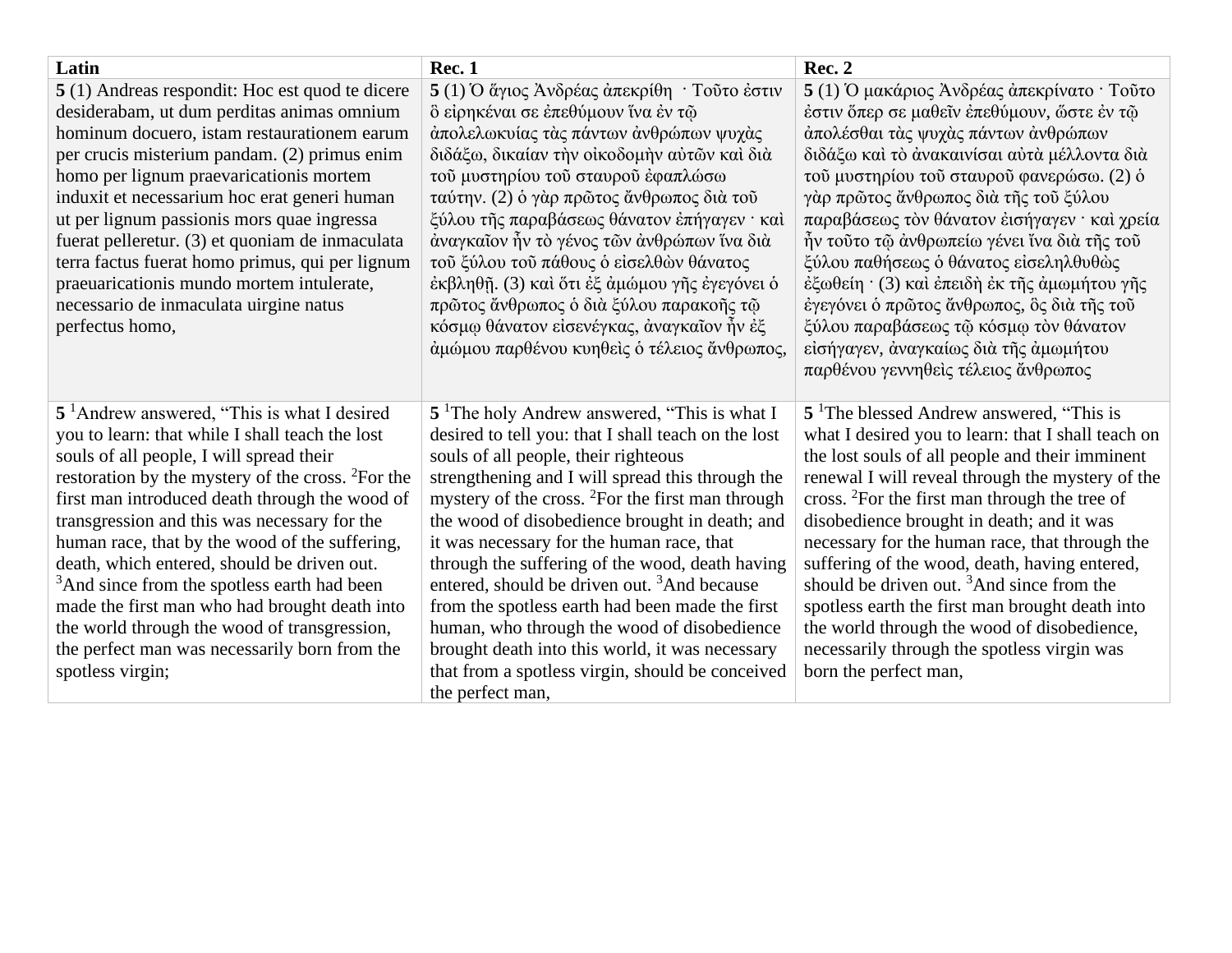| Latin                                                                                                                       | Rec. 1                                                                                           | <b>Rec. 2</b>                                                                                   |
|-----------------------------------------------------------------------------------------------------------------------------|--------------------------------------------------------------------------------------------------|-------------------------------------------------------------------------------------------------|
| (4) in quo dei filius, qui primum hominem<br>fecerat, mixtus, uitam aeternam, quam                                          | (4) έν φ ο του θεού υίος ο πρώην ποιήσας τον<br>άνθρωπον, ζωήν την αίώνιον, ην άπώλεσαν διά      | (4) ο του θεού υίος, δς τον πρώτον άνθρωπον<br>ήν πεποιηκώς, ζωήν την αίώνιον, ήνπερ            |
| perdiderant per Adam homines, repararet ac de                                                                               | τοῦ Ἀδὰμ οἱ ἄνθρωποι, ἑτοιμάση, εἶθ' οὕτως                                                       | άπολελώκεισαν διά του Αδάμ οι άνθρωποι,                                                         |
| ligno crucis lignum concupiscentiae excluderet,                                                                             | διά τοῦ ξύλου τοῦ σταυροῦ τὸ ξύλον τῆς                                                           | άνακαινουργήσαι και άπό του ξύλου του                                                           |
| (5) panderet in cruce inmaculatas manus pro<br>manibus incontinenter extensis, pro suaui cibo                               | έπιθυμίας άποκλείση, (5) έκτείνη έν τῷ σταυρῷ<br>τάς άχράντους χείρας ύπερ χειρών έκουσίως       | σταυρού το ξύλον της έπιθυμίας έναποκλείσαι ·<br>(5) κρεμάμενος έπι του σταυρού τας             |
| arboris uetitae escam fellis acciperet, (6) et in                                                                           | έκτεταμένων, άντι ηδυτάτης τροφής του ξύλου                                                      | άμωμήτους χείρας ύπερ των χειρών τών                                                            |
| se suscipiens mortalitatem nostrum suam nobis                                                                               | τῆς παρακοῆς τροφὴν χολῆς λαβών, (6) καὶ ἐν                                                      | άκρατῶς έκταθεισῶν, υπέρ τῆς ηδυτάτης                                                           |
| inmortalitatem inferret.                                                                                                    | έαυτῷ δεξάμενος τὸ θνητὸν ήμῶν τὴν έαυτοῦ                                                        | βρώσεως τοῦ κωλυτικοῦ δένδρου χολὴν εἰς                                                         |
|                                                                                                                             | άθανασίαν ήμίν προσήνεγκεν.                                                                      | βρῶσιν δέξασθαι, (6) και είς έαυτον                                                             |
|                                                                                                                             |                                                                                                  | άναδεξάμενος το θανατηφόρον ήμων την                                                            |
|                                                                                                                             |                                                                                                  | αύτου άθανασίαν ήμιν προσκομίσει.                                                               |
| 6 (1) Aegeas dixit: Ista uerba illis narrare debes                                                                          | 6 (1) Αίγέας είπεν· Ταῦτα τὰ ρήματα τοῖς                                                         | 6 (1) Ο Αίγεάτης είπεν · Ταύτα τα ρήματα                                                        |
| qui tibi credunt, mihi autem nisi hoc consentias                                                                            | πιστεύουσίν σοι δυνήσει λαλεΐν· έμοι δε εί μή                                                    | έκείνοις άφηγεΐσθαι δυνήσει οΐτινές σοι                                                         |
| ut sacrificium diis omnipotentibus offeras, in                                                                              | τούτο συνθης όπως θυσίαν τοις παντοκράτορσι                                                      | πιστεύσουσιν · έμοι δε εί μή το τούτο                                                           |
| ipsa cruce quam laudas te fustigatum adfigi                                                                                 | θεοΐς προσενέγκης, έν αύτῷ τῷ σταυρῷ ϕ                                                           | συναινέσαι έλθης όπως τοις παντοδυνάμοις                                                        |
| praecipiam.                                                                                                                 | έπαινείς ραβδισθέντα σε προσηλώσω.                                                               | θεοΐς τὰς θυσίας προσενέγκης, έν αύτῷ τῷ                                                        |
|                                                                                                                             |                                                                                                  | σταυρῷ φπερ έαινεῖς μαστιχθέντα σε<br>προσπαγῆναι προστάαξω.                                    |
| <sup>4</sup> in whom the Son of God, who had made the                                                                       | <sup>4</sup> in whom the Son of God, who made the first                                          | <sup>4</sup> the Son of God, who had made the first                                             |
| first human, mingled, eternal life which men                                                                                | human prepares eternal life, which humans had                                                    | human, renews eternal life, which humans had                                                    |
| had lost through Adam, should be revived; the                                                                               | lost through Adam; in the same way the wood                                                      | lost through Adam; and from the wood of the                                                     |
| wood of the cross separated from the wood of                                                                                | of the cross is separated from the tree of                                                       | cross the wood of the cross is separated from                                                   |
| lust; <sup>5</sup> his spotless hands outstretched on the                                                                   | lust; <sup>5</sup> he stretched out the undefiled hands on                                       | the wood of lust; <sup>5</sup> hanging upon the cross the                                       |
| cross for the incontinent hands extending; for<br>the sweet food of the forbidden tree he received                          | the cross for the hands that had stretched out<br>willingly; instead of the sweetest food of the | spotless hands for the hands that had been<br>stretched out powerlessly; for the sweetest food  |
| the food of gall. <sup>6</sup> And taking upon himself our                                                                  | tree of disobedience, he received food of gall.                                                  | of the forbidden tree, he received gall as food.                                                |
| mortality he placed his own immortality on                                                                                  | <sup>6</sup> And taking our mortality upon himself, he                                           | <sup>6</sup> And taking our mortality upon himself, he                                          |
| $\mathrm{us}$ ."                                                                                                            | offered his own immortality to us."                                                              | made a gift of his immortality to us."                                                          |
| 6 <sup>1</sup> Aegeas said, "You should tell those words to $\left  6 \right $ Aegeas said, "You should tell these words to |                                                                                                  |                                                                                                 |
| those who believe in you, but unless you                                                                                    | those who believe in you; but unless you                                                         | $61$ Aegeates said, "You should tell these words<br>to those who believe in you; but unless you |
| consent to this with me to offer sacrifices to the                                                                          | consent to this with me to offer sacrifices to the                                               | come to consent to this with me to offer                                                        |
| almighty gods, I will order you to be clubbed                                                                               | almighty gods, after being whipped, I will nail                                                  | sacrifices to the all-powerful gods, I will order                                               |
| and nailed to the very cross which you praise."                                                                             | you to the same cross which you praise."                                                         | you, after being whipped, to be crucified on                                                    |
|                                                                                                                             |                                                                                                  | that same cross which you praise."                                                              |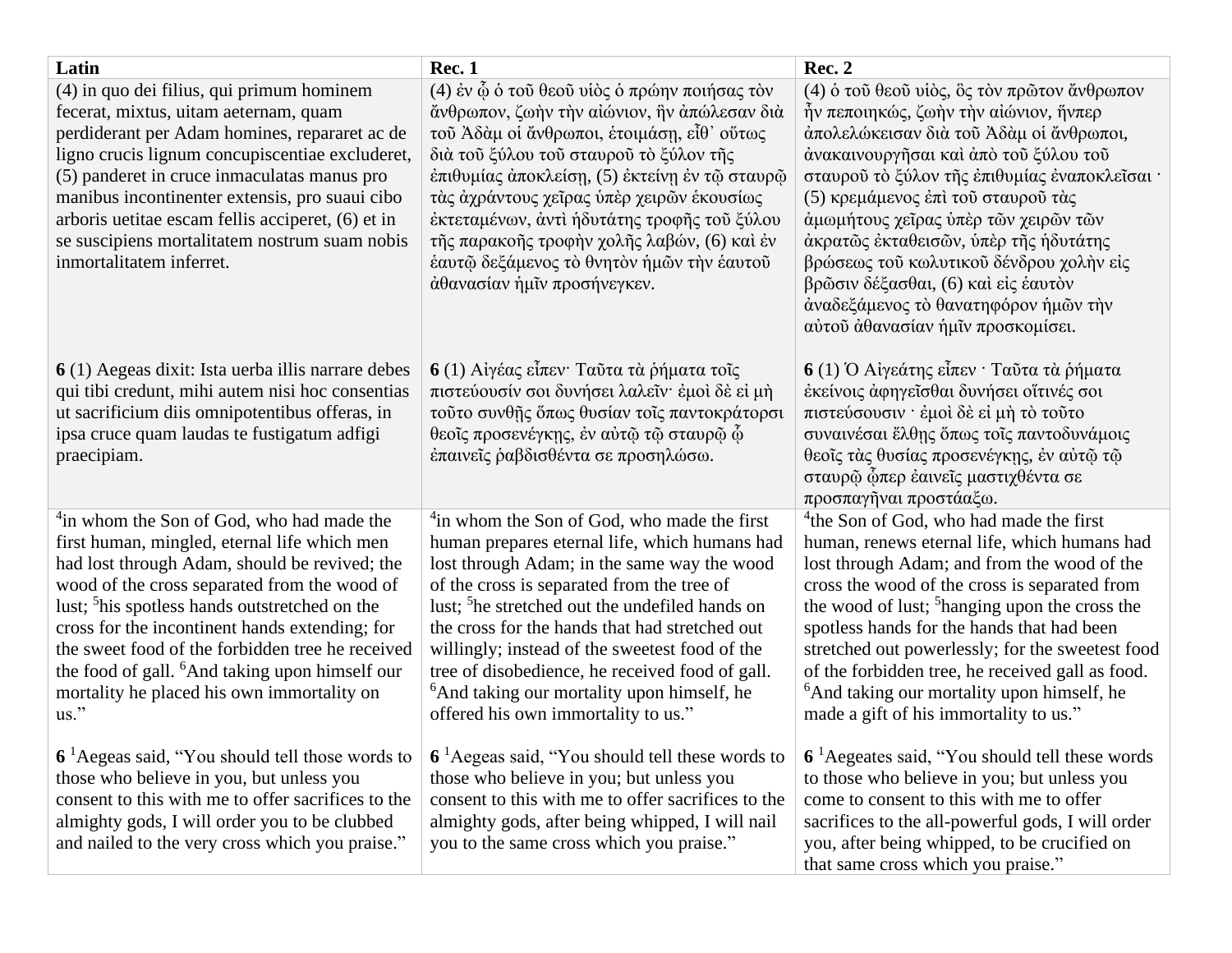| Latin                                                                                                                                                                                                                                                                                                                                                                                                                                                                                                                                                                                                                                                                                          | <b>Rec. 1</b>                                                                                                                                                                                                                                                                                                                                                                                                                                                                                                                                                                                                                                                               | Rec. 2                                                                                                                                                                                                                                                                                                                                                                                                                                                                                                                                                                                                                                                                                                                   |
|------------------------------------------------------------------------------------------------------------------------------------------------------------------------------------------------------------------------------------------------------------------------------------------------------------------------------------------------------------------------------------------------------------------------------------------------------------------------------------------------------------------------------------------------------------------------------------------------------------------------------------------------------------------------------------------------|-----------------------------------------------------------------------------------------------------------------------------------------------------------------------------------------------------------------------------------------------------------------------------------------------------------------------------------------------------------------------------------------------------------------------------------------------------------------------------------------------------------------------------------------------------------------------------------------------------------------------------------------------------------------------------|--------------------------------------------------------------------------------------------------------------------------------------------------------------------------------------------------------------------------------------------------------------------------------------------------------------------------------------------------------------------------------------------------------------------------------------------------------------------------------------------------------------------------------------------------------------------------------------------------------------------------------------------------------------------------------------------------------------------------|
| (2) Andreas respondit: Omnipotenti deo, qui<br>unus et uerus est, ergo omni die sacrifico, non<br>turis fumum nec taurorum mugientium carnes<br>nec hyrcorum sanguinem, sed inmaculatum<br>agnum cotidie in altare crucis sacrifico, (3)<br>cuius carnes posteaquam omnis populus<br>credentium manducauerit et eius sanguinem<br>biberit, agnus qui sacrificatus est integer<br>perseuerat et uiuus, (4) et cum uere sacrificatus<br>sit et uere carnes eius manducatae sint a populo<br>et uere sanguis eius sit bibitus, tamen ut dixi<br>integer permanet et inmaculatus et uiuus. (5)<br>Aegeas dixit: Quomodo potest hoc fieri?                                                          | (2) Ο άγιος Ανδρέας άπεκρίθη· Τώ<br>παντοκράτορι θεῷ, ὃς εἶς ἐστιν ἀληθινός, ἐγὼ<br>πάσαν ημέραν θυσιάζω, ούχι θυμιάματος<br>καπνὸν οὐδὲ ταύρων μυκωμένων σάρκας οὔτε<br>τράγων αίμα, άλλ' άμωμον άμνον καθ' ήμέραν<br>έν θυσιαστηρίω τοῦ σταυροῦ θύω · (3) οὗ τὰς<br>σάρκας μετά τον πάντα τον πιστών λαόν<br>φαγεῖν καὶ τὸ αἶμα αὐτοῦ πιεῖν ὁ τυθεὶς ἀμνὸς<br>άκέραιος διαμένει και ζών. (4) και μετά το<br>πάνυ άληθῶς αί σάρκες αύτοῦ βεβρῶσθαι παρὰ<br>τοῦ λαοῦ καὶ πάνυ ἀληθῶς τὸ αἶμα αὐτοῦ<br>ποθῆναι ἀκέραιος ως προεῖπον διαμένει καὶ<br>ζῶν. (5) Αίγέας · Πῶς δύναται τοῦτο γενέσθαι;                                                                            | (2) Ο μακάριος Άνδρέας είπεν · Τῷ<br>παντοκράτορι θεῷ, ὡς μόνος ἀληθινὸς θεὸς<br>υπάρχει, έγω καθ' έκάστην ημέραν θυσίαν<br>προσκομίζω, ού λιβάνου καπνόν ούδε<br>μυκωμένων ταύρων τὰς σάρκας οὐδὲ αἶμα<br>τράγων, άλλα αμώμητον αμνόν καθ' εκάστην<br>ήμέραν έν τῷ θυσιαστηρίω τοῦ σταυροῦ<br>ίερουργῶ · (3) οὗτινος τὰς σάρκας ὡς μετὰ τὸ<br>άπας ο λαός των πιστευόντων φάγη και πίη<br>αύτοῦ τὸ αἶμα, ὁ ἀμνὸς ὁ ἱερουργηθεὶς<br>δλόκληρος διαμένει και ζῶν. (4) άληθῶς οὖν<br>ίερουργεῖται, καὶ ἀληθῶς τὸ σῶμα αὐτοῦ παρὰ<br>τοῦ λαοῦ βιβρώσκεται, καὶ τὸ αἶμα αὐτοῦ<br>όμοίως πίνεται · ὅμως καθὼς ἔφην ὁλόκληρος<br>διαμένει και άμώμητος και ζών. (5) Ο<br>Αίγεάτης είπεν · Ποίω τρόπω δύναται τοῦτο<br>γενέσθαι; |
| <sup>2</sup> Andrew answered, "To the almighty God,<br>who is one and true, I sacrifice every day, not<br>the smoke of frankincense, nor the flesh of<br>bellowing bulls, nor the blood of goats but I<br>sacrifice a spotless lamb every day on the altar<br>of the cross, <sup>3</sup> whose flesh after all the people of<br>the faithful eat and drink his blood, the lamb<br>that was sacrificed still continues intact and<br>alive. <sup>4</sup> And since it has been truly sacrificed,<br>and its flesh has truly been eaten by the people,<br>and its blood has been truly drank, as I said<br>before, it remains intact and alive."<br><sup>5</sup> Aegeas said, "How can this be?" | <sup>2</sup> The holy Andrew answered, "To the<br>almighty God, who alone is true, I sacrifice<br>every day, not the smoke of incense, nor the<br>flesh of bellowing bulls, nor the blood of goats,<br>but every day I sacrifice a spotless lamb on the<br>altar of the cross; <sup>3</sup> whose flesh, after all the<br>people of the faithful eat of his body and drink<br>his blood, the lamb that has been sacrificed<br>remains intact and alive. <sup>4</sup> And after its body<br>has very truly been eaten by the people and<br>very truly his blood is drunk, as I said before, it<br>remains intact and alive."<br><sup>5</sup> Aegeas said, "How can this be?" | <sup>2</sup> The blessed Andrew said, "To the almighty<br>God, who alone is the true God, I bring<br>sacrifice every day, not the smoke of incense,<br>nor the flesh of bellowing bulls, nor the blood<br>of goats, but every day I sacrifice a spotless<br>lamb on the altar of the cross; $3$ whose flesh,<br>after all the people of the faithful eat of his<br>body and drink his blood, the sacrificed lamb<br>remains whole and alive. <sup>4</sup> Truly, therefore, it is<br>sacrificed, and truly his body is eaten by the<br>people, and likewise his blood is drunk;<br>nevertheless, as I have said, it remains whole<br>and spotless and alive."<br><sup>5</sup> Aegeates said, "In what way can this be?"  |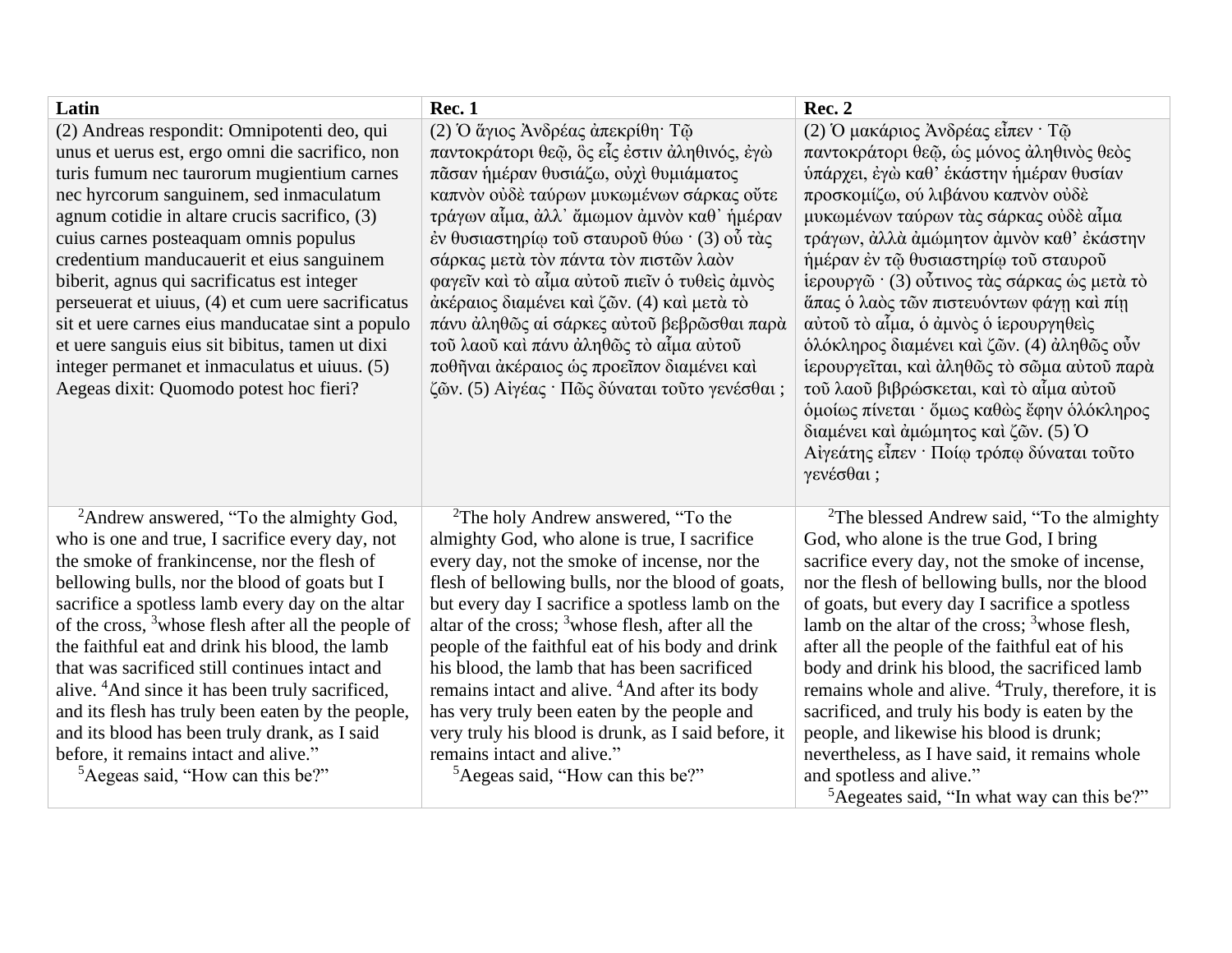| Latin                                                                                                                                                                                                                                                                                                                                                                                                                                                                                                                                                                                                                                                                                                                                                                                                        | <b>Rec. 1</b>                                                                                                                                                                                                                                                                                                                                                                                                                                                                                                                                                                                                                                                                                                                                    | <b>Rec. 2</b>                                                                                                                                                                                                                                                                                                                                                                                                                                                                                                                                                                                                                                                                                                                                                                    |
|--------------------------------------------------------------------------------------------------------------------------------------------------------------------------------------------------------------------------------------------------------------------------------------------------------------------------------------------------------------------------------------------------------------------------------------------------------------------------------------------------------------------------------------------------------------------------------------------------------------------------------------------------------------------------------------------------------------------------------------------------------------------------------------------------------------|--------------------------------------------------------------------------------------------------------------------------------------------------------------------------------------------------------------------------------------------------------------------------------------------------------------------------------------------------------------------------------------------------------------------------------------------------------------------------------------------------------------------------------------------------------------------------------------------------------------------------------------------------------------------------------------------------------------------------------------------------|----------------------------------------------------------------------------------------------------------------------------------------------------------------------------------------------------------------------------------------------------------------------------------------------------------------------------------------------------------------------------------------------------------------------------------------------------------------------------------------------------------------------------------------------------------------------------------------------------------------------------------------------------------------------------------------------------------------------------------------------------------------------------------|
| (6) Andreas respondit: Si uis discere quomodo<br>potest hoc fieri, adsume formam discipuli, ut<br>possis doceri quod quaeris. (7) Aegeas dixit:<br>Ego a te tormentis exigo huius rei notitiam. (8)<br>Andreas respondit: Miror te hominem<br>prudentem tam stulte locutum. ergo tu<br>tormentis putas me tibi diuina pandere<br>sacrificia? (9) audisti mysterium crucis, audisti<br>mysterium sacrificii. (10) si credideris<br>Christum filium dei, qui crucifixus est a<br>Iudaeis, uerum deum esse, pandam tibi quo                                                                                                                                                                                                                                                                                     | (6) Ο άγιος Ανδρέας άπεκρίθη· Εί θέλεις<br>είδέναι πώς δύναται τούτο γενέσθαι, άνάλαβε<br>μορφήν μαθητοῦ, ἵνα δυνηθῆς διδαχθῆναι ὃ<br>ζητεῖς. (7) Αἰγέας εἶπεν· Ἐγὼ παρὰ σοῦ<br>βασάνους τούτου χάριν απαιτήσω. (8) Ο άγιος<br>Άνδρέας άπεκρίθη · Θαυμάζω σε ἄνθρωπον<br>ὄντα συνετὸν εἰς τοσαύτην ἀσυνεσίαν<br>έξοκείλαντα τοῦ νομίζειν σε διὰ βασάνων<br>έφαπλῶσαι τὰς θείας θυσίας. (9) ἤκουσας τὸ<br>μυστήριον της θυσίας · (10) έαν πιστεύσης τον<br>Χριστὸν υἱὸν τοῦ θεοῦ τὸν σταυρωθέντα ὑπὸ                                                                                                                                                                                                                                              | (6) Ο μακαριος Άνδρέας άπεκρίνατο · Εί<br>βούλει εἰδέναι πῶς δύναται τοῦτο γενέσθαι,<br>άνάλαβε μορφήν μαθητοῦ ὅπως δύνησει<br>διδαχθηναι όπερ έπεζήτεις. (7) Ο Αίγεάτης<br>είπεν · Έγώ σε τοις βασανισμοις άπαιτήσω<br>χάριν της τοιαύτης γνώσεως. (8) Ο μακάριος<br>Ανδρέας απεκρίνατο · Θαυμάζω σε άνδρα<br>φρόνιμον όντα πρός τοσαύτην μωρίαν<br>προσκυλινδούμενον ίνα δυνηθης με διά τών<br>βασάνων σου πεῖσαι τὰ θεῖά σοι ἀκφᾶναι<br>ίερουργήματα. (9) ἀκήκοας τὸ μυστήριον τοῦ                                                                                                                                                                                                                                                                                            |
| ordine occisus uiuat agnus qui cum sacrificatus<br>fuerit et comestus integer tamen et inmaculatus<br>in suo reguo permaneat.                                                                                                                                                                                                                                                                                                                                                                                                                                                                                                                                                                                                                                                                                | τῶν Ἰουδαίων ἀληθῆ θεὸν εἶναι, ἐφαπλώσω σοι<br>οΐφ τρόπφ ζῆ ὁ ἀμνὸς ὁ μετὰ τὸ τυθῆναι καὶ<br>βρωθῆναι ἀκέραιος καὶ ἄμωμος ἐν τῆ αὐτοῦ<br>βασιλεία διαμένων.                                                                                                                                                                                                                                                                                                                                                                                                                                                                                                                                                                                      | σταυρού, άκήκοας το μυστήριον της<br>ίερουργίας. (10) λοιπόν εί πιστεύεις είς<br>Χριστὸν τὸν υἱὸν τοῦ θεοῦ τὸν σταυρωθέντα<br>ύπὸ Τουδαίων ἀληθινὸν θεὸν εἶναι, ἐκφανῶ σοι<br>οποία τάξει σφαγιασθείς ζήσοιτο ο άμνος δς<br>μετά τὸ ἱερουργηθῆναι καὶ βρωθῆναι<br>ὸλόκληρος καὶ ἀμώμητος ἐν τῇ αὐτοῦ βασιλεία<br>διαμένων.                                                                                                                                                                                                                                                                                                                                                                                                                                                       |
| <sup>6</sup> Andrew answered, "If you wish to learn<br>how this can be, take up the form of a disciple,<br>so that you can be taught what you seek."<br><sup>7</sup> Aegeas said, "I am exacting from you<br>through tortures the knowledge of this matter."<br><sup>8</sup> Andrew answered, "I am amazed that you,<br>a prudent man, speak so foolishly. Do you then<br>think that by torture I will reveal divine<br>sacrifices to you? <sup>9</sup> You have heard the mystery<br>of the cross, you have heard the mystery of the<br>sacrifice. <sup>10</sup> If you will believe that Christ, the<br>Son of God, who was crucified by the Jews, is<br>the true God, I will reveal to you in due time<br>the slaughtered lamb lives, who, after having<br>been sacrificed and eaten, nevertheless abides | <sup>6</sup> The holy Andrew answered, "If you wish<br>to know, take the form of a disciple, that you<br>may learn what you seek."<br>$\mathrm{7}$ Aegeas said, "I will exact from you through<br>tortures this gift."<br><sup>8</sup> The holy Andrew answered, "I am amazed<br>that you, being an intelligent man, adrift in<br>such foolishness, think that through tortures to<br>disclose divine sacrifices. <sup>9</sup> You heard the<br>mystery of the cross. <sup>10</sup> If you believe in Christ<br>the Son of God, who was crucified by the Jews,<br>to be the true God, I shall disclose to you in<br>what manner the Lamb lives, after having been<br>sacrificed and eaten, and remaining in his<br>kingdom intact and spotless." | <sup>6</sup> The blessed Andrew answered, "If you<br>wish to know how this can be, take the form of<br>a disciple, that you may learn what you seek."<br><sup>7</sup> Aegeates said, "I will exact from you<br>through tortures the gift of this knowledge."<br><sup>8</sup> The blessed Andrew answered, "I am<br>amazed that you, being a sensible man,<br>wallowing in so much foolishness, that you<br>could, through your tortures, persuade me to<br>disclose the divine sacrifices to you. <sup>9</sup> You have<br>heard the mystery of the cross, you have heard<br>the mystery of the sacrifice. $^{10}$ Finally, if you<br>believe in Christ the Son of God, who was<br>crucified by the Jews, to be the true God, I<br>shall disclose to you in what manner the Lamb |
| intact and spotless in his kingdom."                                                                                                                                                                                                                                                                                                                                                                                                                                                                                                                                                                                                                                                                                                                                                                         |                                                                                                                                                                                                                                                                                                                                                                                                                                                                                                                                                                                                                                                                                                                                                  | that has been slain may live, after having been<br>sacrificed and eaten, remaining in his kingdom<br>whole and spotless."                                                                                                                                                                                                                                                                                                                                                                                                                                                                                                                                                                                                                                                        |